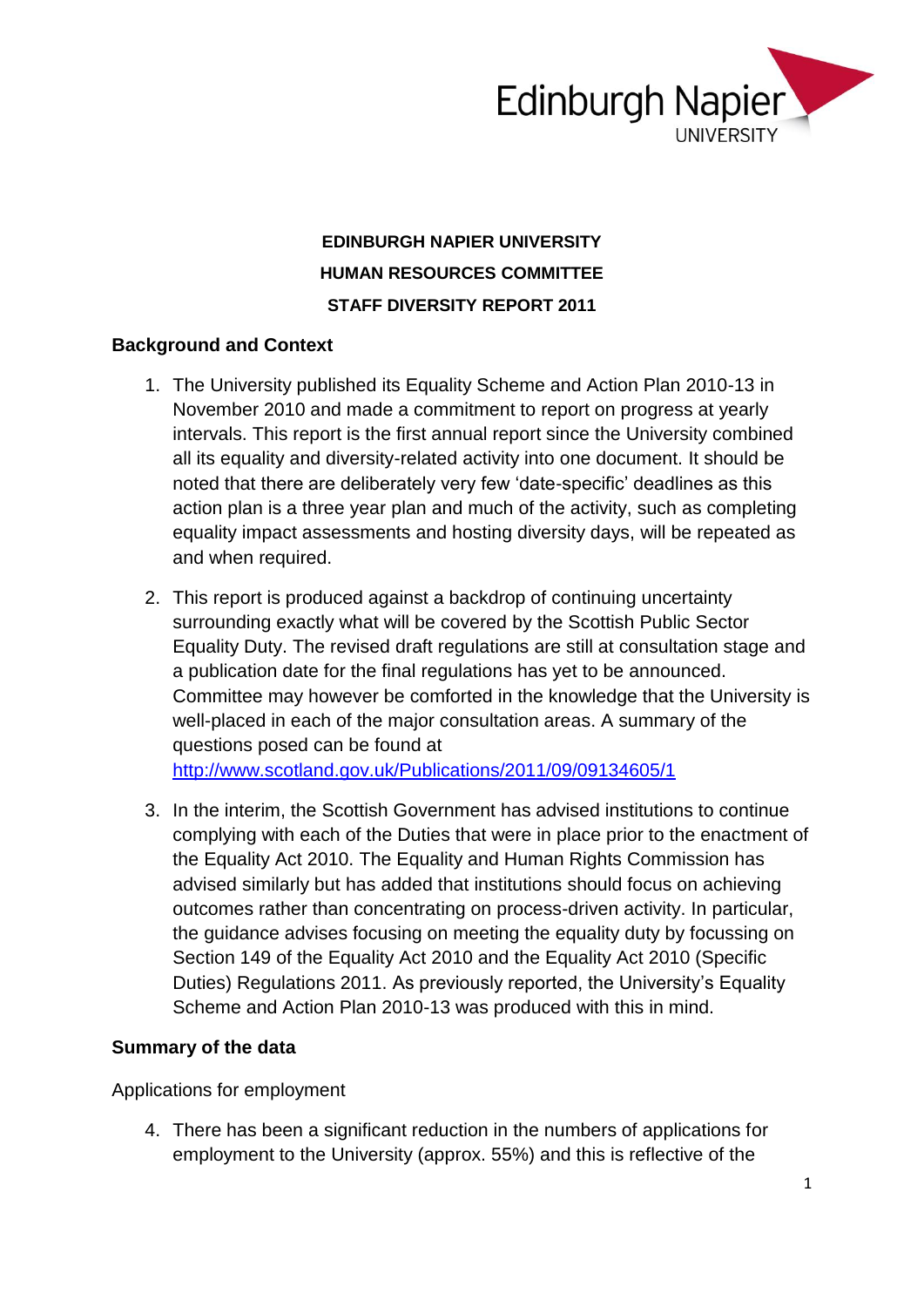reduced number of vacancies the University has sought to fill externally. The University received 1872 applications in total, down from the 2009/10 figure of over 4000.

- 5. Some of the data shows considerable change and it is probably unsafe to draw too many conclusions as the data for 2009/10 appears unreliable. It is therefore proposed that, where this is the case, it is ignored and a comparison made with next year's data.
- 6. Concerns that unmanageable numbers of applications for employment under the Guaranteed Interview Scheme were being generated were investigated by monitoring three recruitment exercises. Evidence from these exercises showed that the number of disabled applicants who were eligible for interview was in line with previous recruitment exercises and no remedial action was therefore necessary.

## Staff in post

- 7. Committee has received regular annual reports on staff diversity and detailed information is presented in appendix 1. The overall picture from the latest data is one of a relatively stable workforce which has changed little from 2009/10. Female staff continue to form a majority despite an overall reduction in staff numbers (53%). This is consistent with the national gender breakdown of the sector.<sup>1</sup>
- 8. Female staff continue to form a majority at grades 2 to 4, with the greatest disparity at grade 3 (female staff account for nearly 4 times the number of male staff). There is near gender parity at grades 5 and 6 while female staff form a significant minority at grades 7 and above. This pattern is consistent with national data although not as marked<sup>2</sup>.
- 9. There appears to be a significant increase in the number of minority ethnic staff, up from 93 (6%) in 2009/10 to 248 (15%) in 2010/11. This apparent increase is, in part, confirmed by a 'new starts' report which showed that 113 new staff joined the University, of which around 30% (34) declared a minority ethnic background. It is reasonable to therefore assume that there must also be more accurate completion of personal sensitive data among staff already in post as a result of the introduction of HR Connect self service.

**.** 

<sup>1</sup> Equality Challenge Unit: *Equality in higher education: Statistical report 2011. Part 1: staff.*

 $2$  Ibid p18.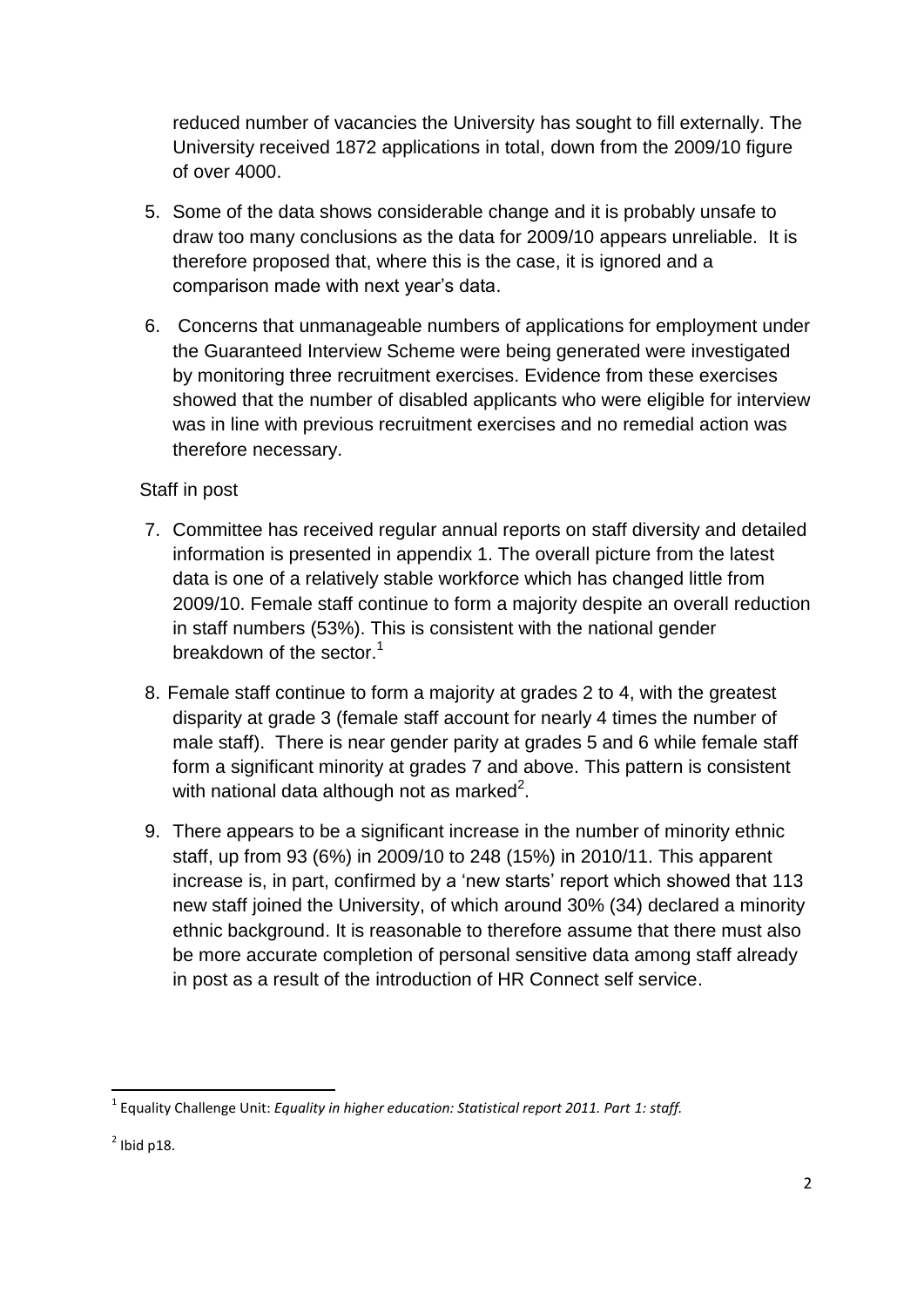- 10. The non-declaration of ethnic origin has remained at 5% and although the aspirational target is 100% declaration, the University's current rate of 95% is in line with the sector average<sup>3</sup>.
- 11. The percentage of staff declaring a disability is slightly higher than the UK average of 3%. However, the percentage of 'Unknowns' (10%) is considerably higher than the UK average of 4.6%. It is hoped that with a greater understanding among staff of the benefits of declaring the rates will increase. Due to the sensitive nature of this information, disability types will not be published to avoid identifying individuals, although it is captured.
- 12. The age profile of staff has stayed consistent over the four year period. Although at present there are 16 staff at or above the old retirement age, it is reasonable to assume that, with the abolition of the Default Retirement Age, this figure will increase.
- 13. The vast majority of staff records have no information in the religion or belief and sexual orientation fields. As both are protected characteristics under the Equality Act 2010, it is important that every effort is made to encourage greater completion by staff.

## Equal Pay

- 14. The Equal Pay Review Group finalised its report in early 2011 and concluded that in very large part most recruitment and progression was in line with the relevant University policy or procedure. It also discovered however that there were a small number of cases where application of policy and procedure was inconsistent and could be improved. These improvements have now been made and another review is scheduled for 2012.
- 15. It is very likely that the yet-to-be finalised specific duty in Scotland will require the University to publish a statement on equal pay and occupational segregation covering men and women by December 31<sup>st</sup> 2012.
- 16. It is also very likely that this will be widened (by 2016) to include a statement covering equal pay and occupational segregation covering men, women, ethnicity and disability. This brings added urgency to the need to have greater declaration of sensitive data among staff.

Employee Engagement Survey

17. The most recent Employee Engagement Survey showed a continuing improvement in positive responses to the equality or diversity-specific

**.** 

 $3$  Ibid p28.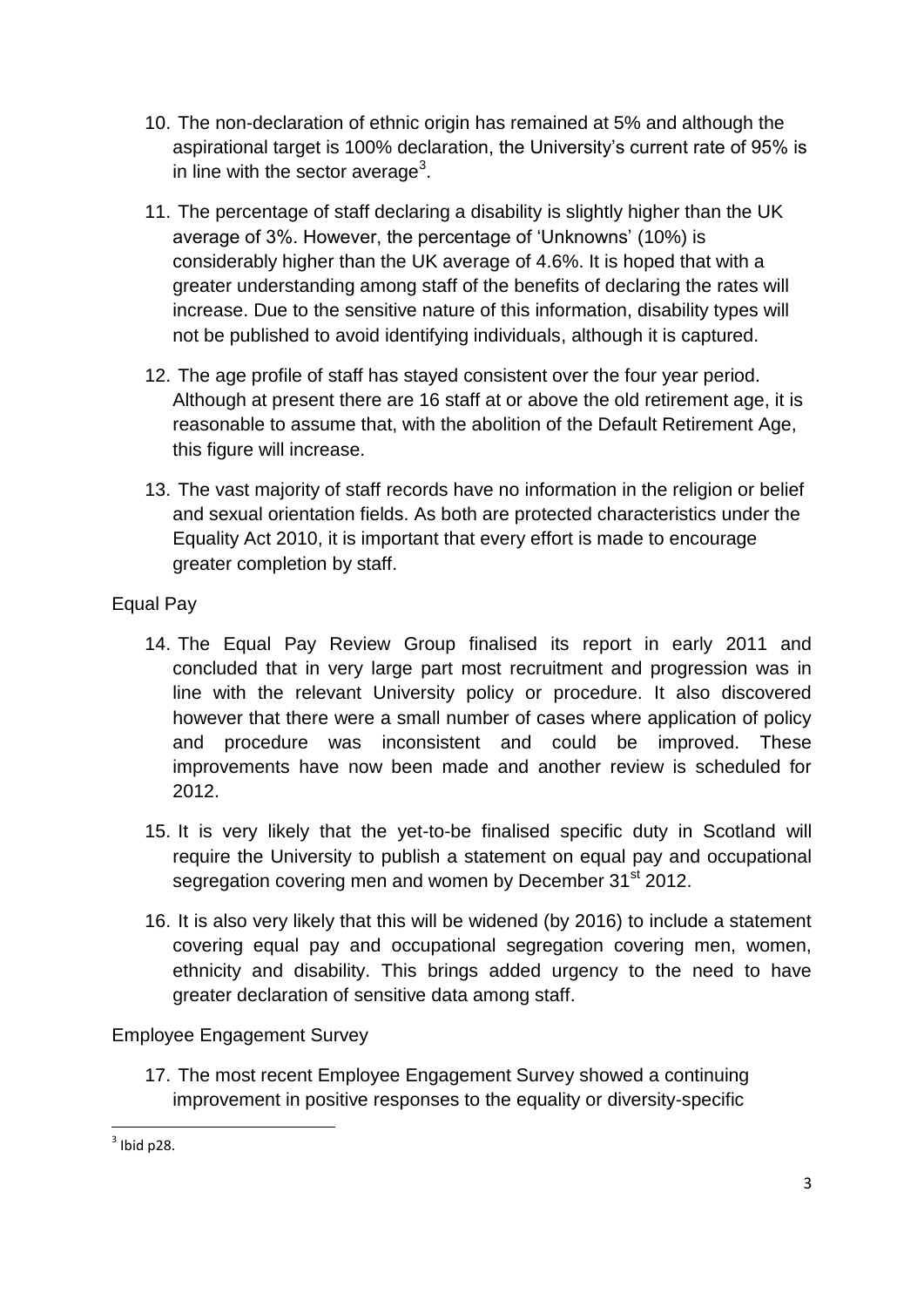questions. As reported in 2010, for the purposes of clarity questions 61 and 62 were reworded to ensure that staff responses related to their experiences at Edinburgh Napier rather than, as may have been the case for some staff, experience of another institution or employer.

18. Direct comparisons can only be made with question 61 and this shows a +7% improvement over 2010. 90% of respondents responded to both questions stating that they either 'strongly agreed' or 'agreed' with the following statements:

### Question 61

"In the last 12 months I have not been bullied or harassed because of my age, disability, gender reassignment, marriage and civil partnership status, pregnancy or maternity status, race, religion (or none), sex or sexual orientation at *Edinburgh Napier University".*

### Question 62

"In the last 12 months I have not suffered a detriment because of my age, disability, gender reassignment, marriage and civil partnership status, pregnancy or maternity status, race, religion (or none), sex or sexual orientation at *Edinburgh Napier University".*

### Staff training

- 19. In order to continue raising awareness of the importance of meeting the University's General Duty obligations, it was agreed that the Diversity Partner would continue delivering established equality and diversity workshops and design new ones. It was also agreed at Committee that delivery of the workshops should, as far as possible, meet the needs of specific areas in addition to providing ones on a corporate 'first come' basis.
- 20. The University has three equality and diversity-related workshops running on a regular basis and while it has been difficult to attract sufficient numbers to run them on occasion it seems increasingly the case that running workshops on a bespoke basis is the most effective way of avoiding cancellations. In 2010/11, bespoke sessions were held for staff from the School of Nursing, the Business School, Property and Facilities and Human Resources. In total, 75 staff have attended Cultural Awareness workshops and 24 attended Equality Essentials (398 since October 2008). No Equality Impact Assessment sessions were held although this may be because all relevant staff (96) have already been trained.
- 21. The University has in partnership with Lothian and Borders Police hosted workshops designed to raise awareness of how vulnerable individuals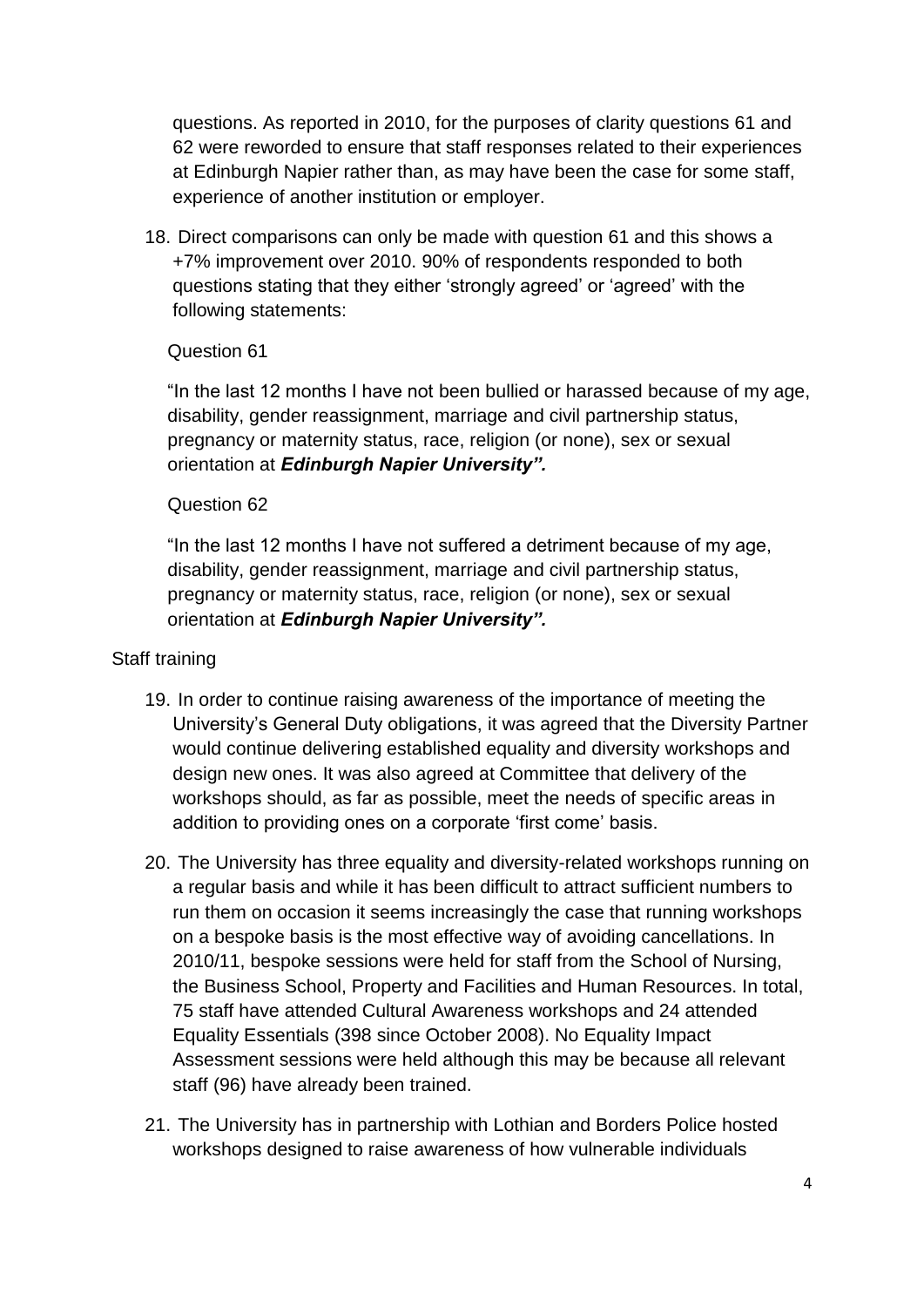(regardless of ethnic or religious background) may become radicalised on campus. These workshops sought to equip staff with the necessary knowledge in a manner free from prejudice and misconception particularly about minority ethnic groups. A total of seven workshops were held attracting 66 staff from all levels and departments.

- 22. Plans are also in place to ensure that the requirements of the Bribery Act 2010 are communicated to all staff and in particular to staff whose duties regularly take them abroad. The Diversity Partner has been tasked to develop a cultural awareness workshop from a Bribery Act perspective and Committee will receive further details on progress in due course.
- 23. A sub-committee of the University's Risk Committee has been given responsibility for looking at the implications of the Universities UK publication 'Freedom of speech on campus: rights and responsibilities in UK universities' with particular reference to equality and diversity. Committee will receive further details on progress in due course.

## Research Excellence Framework

- 24. It is a requirement of the Research Excellence Framework 2014 (REF 2014) that each institution intending to submit develops a code of practice on selecting staff within its submission. This code of practice must be based on the principles of transparency, consistency, accountability and inclusivity and adhere to all relevant equality and employment legislation. The funding bodies require this to be submitted to the HEFCE REF team by 31<sup>st</sup> July 2012.
- 25. While the code of practice required for the REF 2014 applies many of the basic principles of its predecessor Research Assessment Exercise 2008, there are several key differences. The University already has comprehensive Recruitment and Selection Policies which comply with the Equality Act 2010 and this code of practice is designed to complement existing policy and practice.
- 26. The Diversity Partner is working with colleagues in the Office of the Vice Principal (Academic) to ensure that one of the key requirements of the REF 2014, staff training in inclusive selection, is provided before any decisions are taken about whose work is submitted.

### **Procurement**

27. In the absence of new or updated procurement guidelines as a result of the enactment of the Equality Act 2010, the University's procurement function continued to ensure that Pre-Qualification Questionnaires were submitted by contractors before being considered as potential suppliers. The feasibility of signing-up to the proposed fair procurement standard has been considered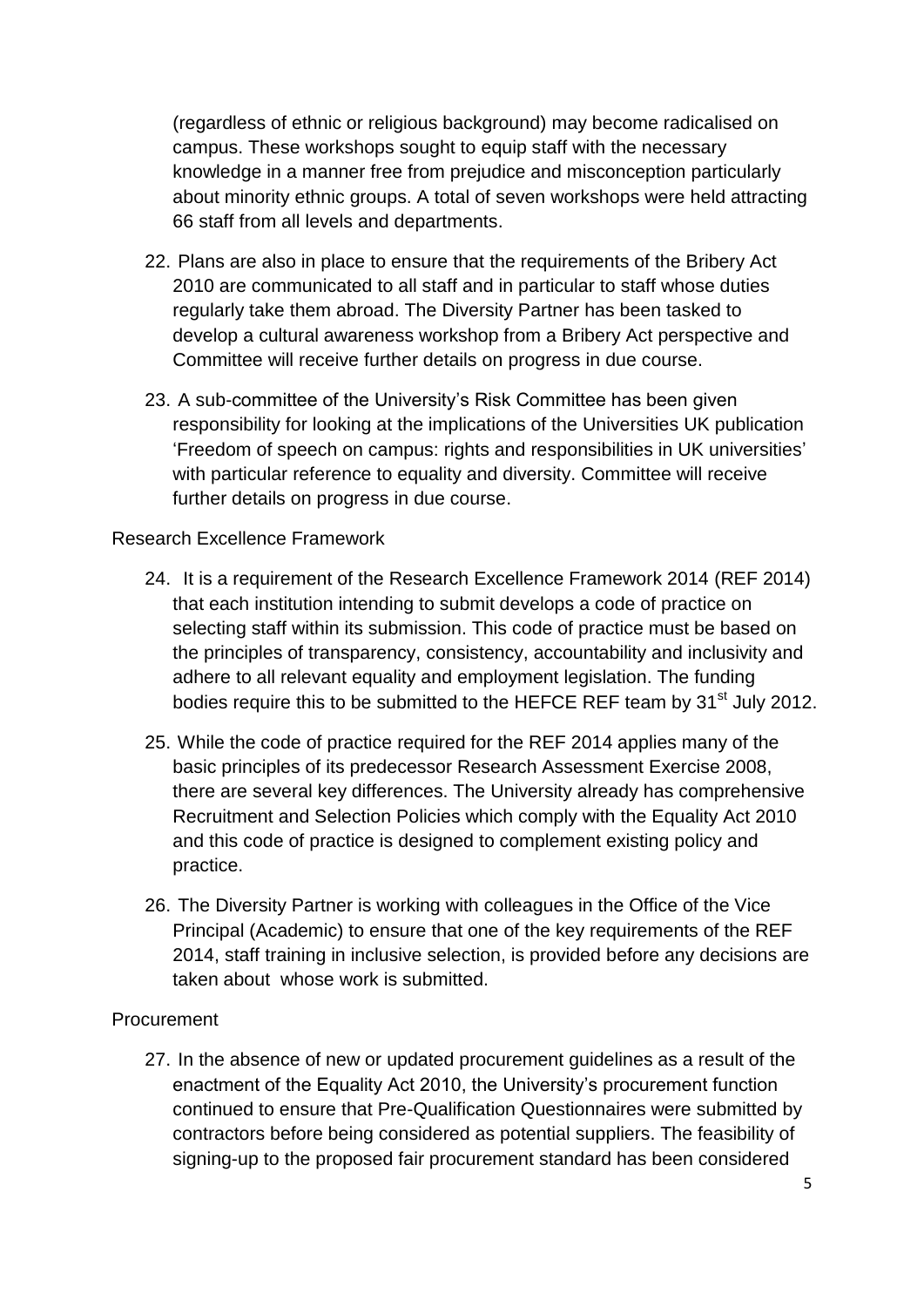and, in anticipation of this, a Procurement Policy has been produced and awaits sign-off from the Principal's Executive Group.

- 28. The Operation Support Manager has been leading on facilitating focus groups from across Finance, Planning and Commercial Services with a view to establishing what should be contained within a customer service excellence charter. A prototype online Comments, Complaints and Suggestions facility has been produced and the focus groups will be asked for feedback on its suitability.
- 29. All staff have attended customer service workshops and half-day events focussing on Human Resources policies are being organised for middle managers.

## Involvement

- 30. Two 'Diversity Day' events were held in 2011 with the theme of mental health awareness. The first, in March 2011, was held as part of the University's Health Promotion Day and a number of minority ethnic-led mental health charities participated.
- 31. The second much larger event was held on  $27<sup>th</sup>$  September 2011 when, as part of the activities, the former Vice Principal (Academic Quality and Customer Service) signed the 'See Me' Pledge on behalf of the University. Signing-up to the Pledge committed the University to a series of activities which are appended as appendix 3.
- 32. A third event is planned for 21<sup>st</sup> March to coincide with the United Nation's International Day for the Elimination of Racial Discrimination and a report will be presented to a future committee covering this and the planned event to coincide with the International Day for Older People in October 2012.
- 33. The University has been chosen as the venue for the Scottish Funding Council/Equality Challenge Unit annual Equality and Diversity Conference 2012. This is a high profile event with representation from many major public, voluntary and statutory sector organisations with an interest in higher education. A report will be prepared for a future Committee.

## **Conclusions**

34. It is a very welcome development that the new HR system has increased the accuracy of staff data. This year's report should be viewed as the first of many reports to come that will allow the University to continue meeting its Specific Duty obligations and to use the information gathered to improve the Staff Journey which in turn will assist in meeting General Duty obligations.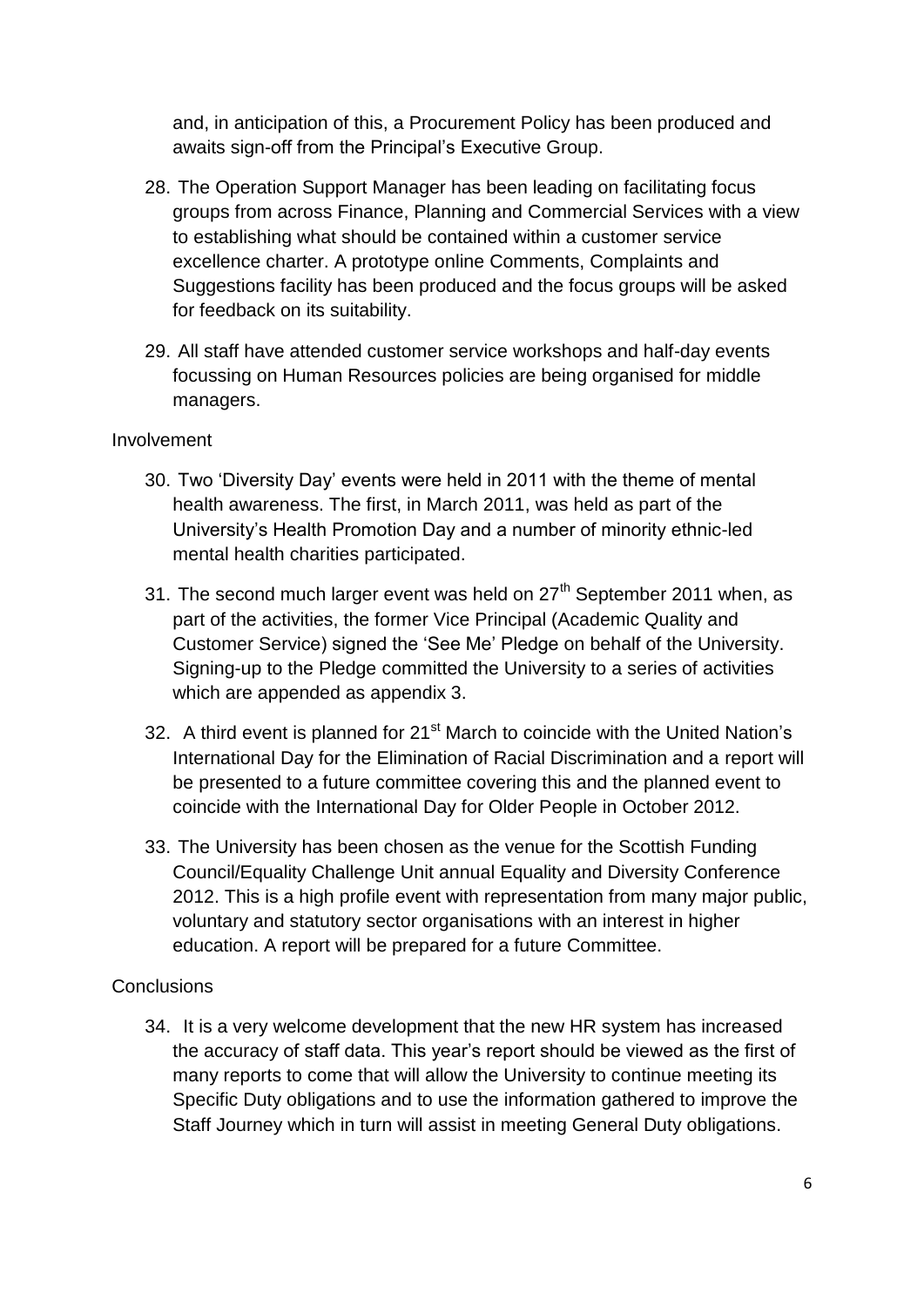35. In order to continue building on this success, it would be helpful if Human Resources and IDEA staff collaborated to increase awareness among staff of the benefits of providing more complete sensitive data. The Equality Challenge Unit has published guidance which may be of benefit in developing a communication strategy.<sup>4</sup>

Communication Issues

36. This paper is fully disclosable under the Freedom of Information (Scotland) Act 2002.

Equality Considerations

37. This paper is intended to meet the University's statutory obligations by providing comparative data for the purposes of specific duty obligations and the action taken by the University to support its general duty obligations. An Equality Impact Assessment is therefore not necessary.

Recommendation

**.** 

38. Committee is asked to note the progress made to address inequalities and the activity outlined in this paper which is designed to meet the University's legal obligations.

> **Mohammed Hameed Diversity Partner 1 st March 2012**

<sup>4</sup> Equality Challenge Unit: *Developing staff disclosure, a guide to collecting and using equality data.*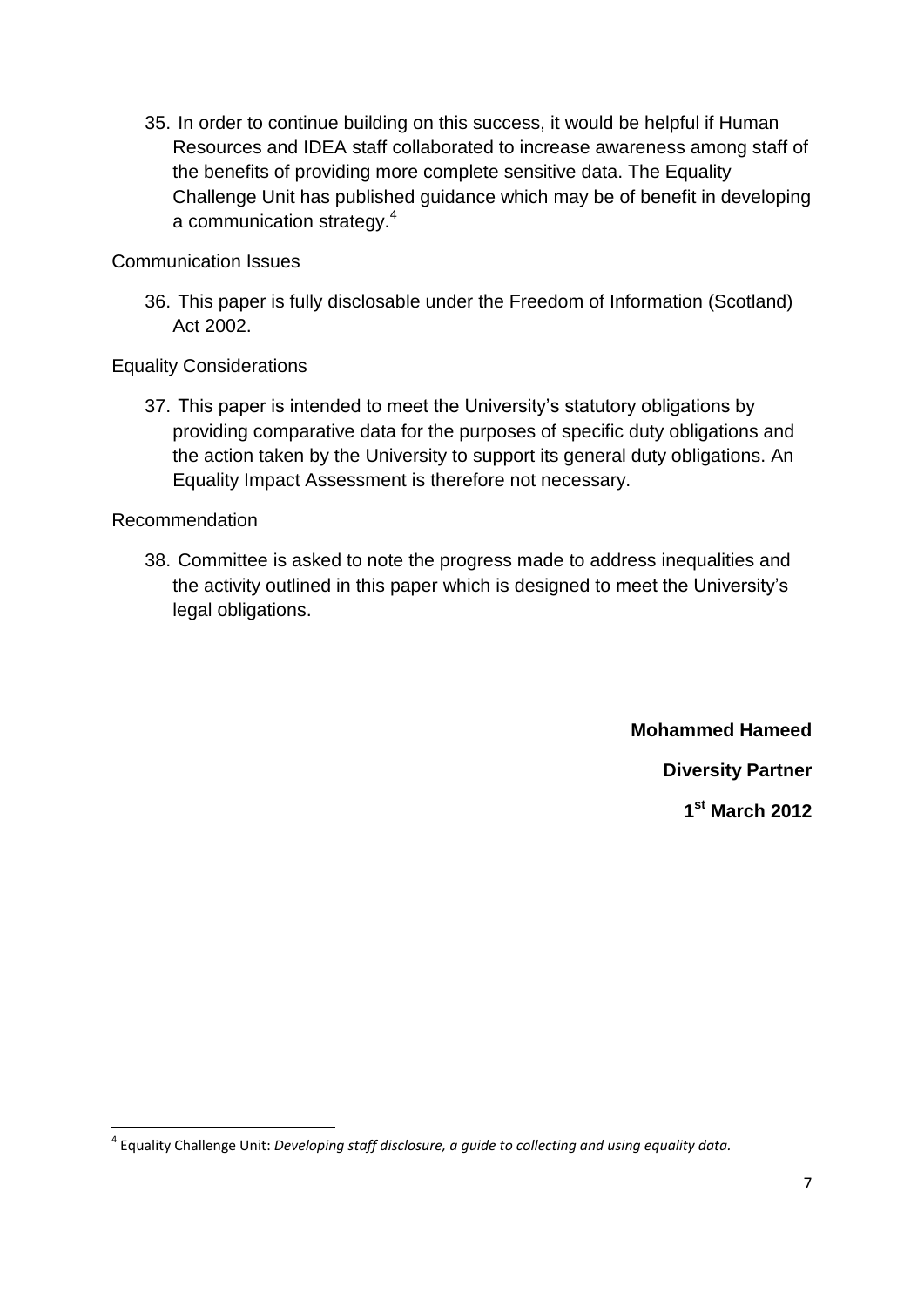

## **Appendix 1**

## Staff by Gender

*Data captured15/2/12*

| <b>Gender</b> | 2007/08   | 2008/09   | 2009/10   | 2010/11   |
|---------------|-----------|-----------|-----------|-----------|
| Female        | 933 (52%) | 939 (53%) | 879 (54%) | 843 (53%) |
| Male          | 871 (48%) | 838 (47%) | 750 (46%) | 738(47%)  |
| <b>Total</b>  | 1804      | 1777      | 1629      | 1581      |

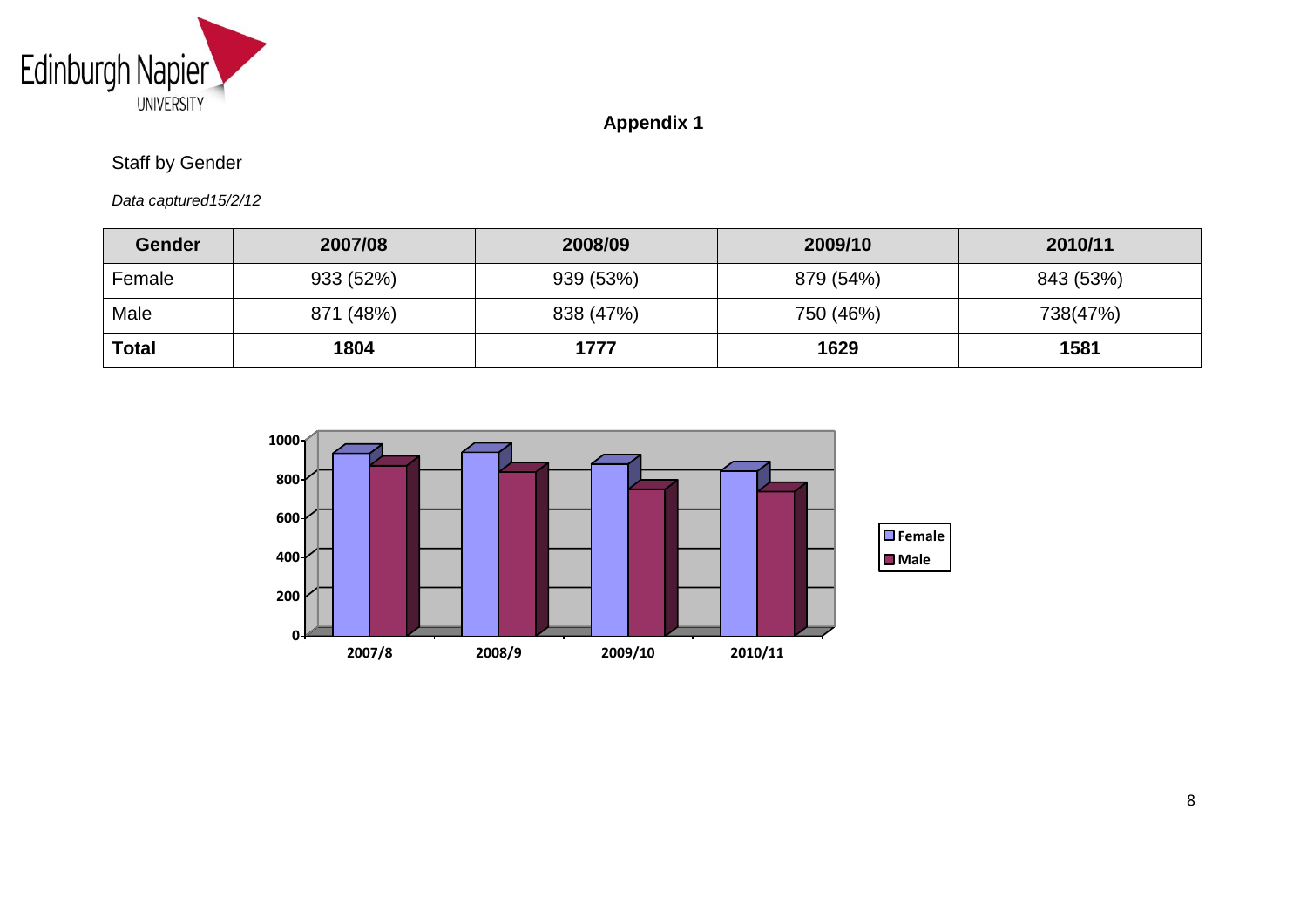## Staff by Gender and Grade

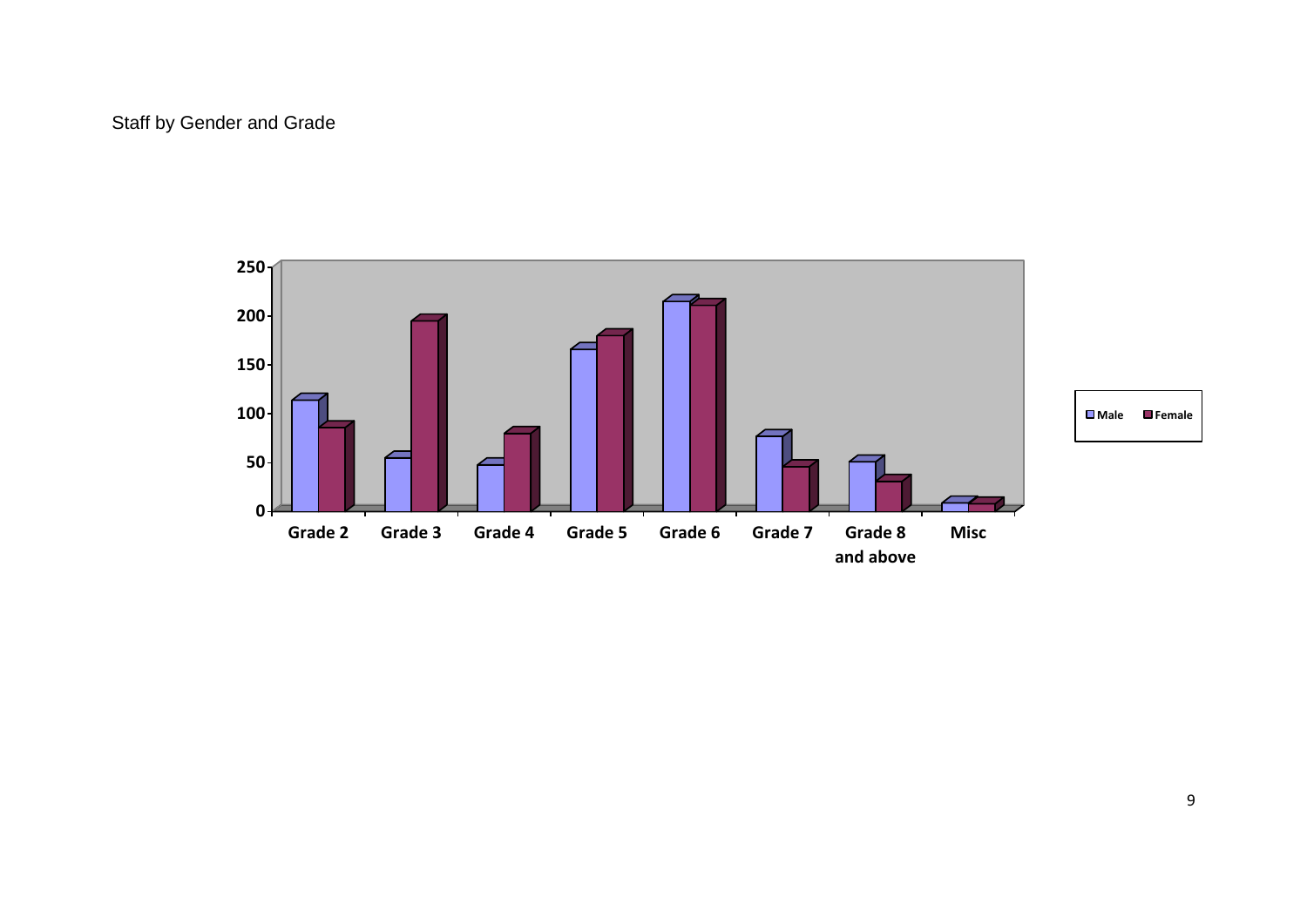| Grade             | <b>Male</b> | <b>Female</b> | <b>Total</b> |
|-------------------|-------------|---------------|--------------|
| Grade 2           | 114         | 86            | 200          |
| Grade 3           | 55          | 195           | 250          |
| Grade 4           | 48          | 80            | 128          |
| Grade 5           | 166         | 180           | 346          |
| Grade 6           | 215         | 211           | 426          |
| Grade 7           | 77          | 46            | 123          |
| Grade 8 and above | 51          | 31            | 82           |
| <b>Misc</b>       | 9           | 8             | 17           |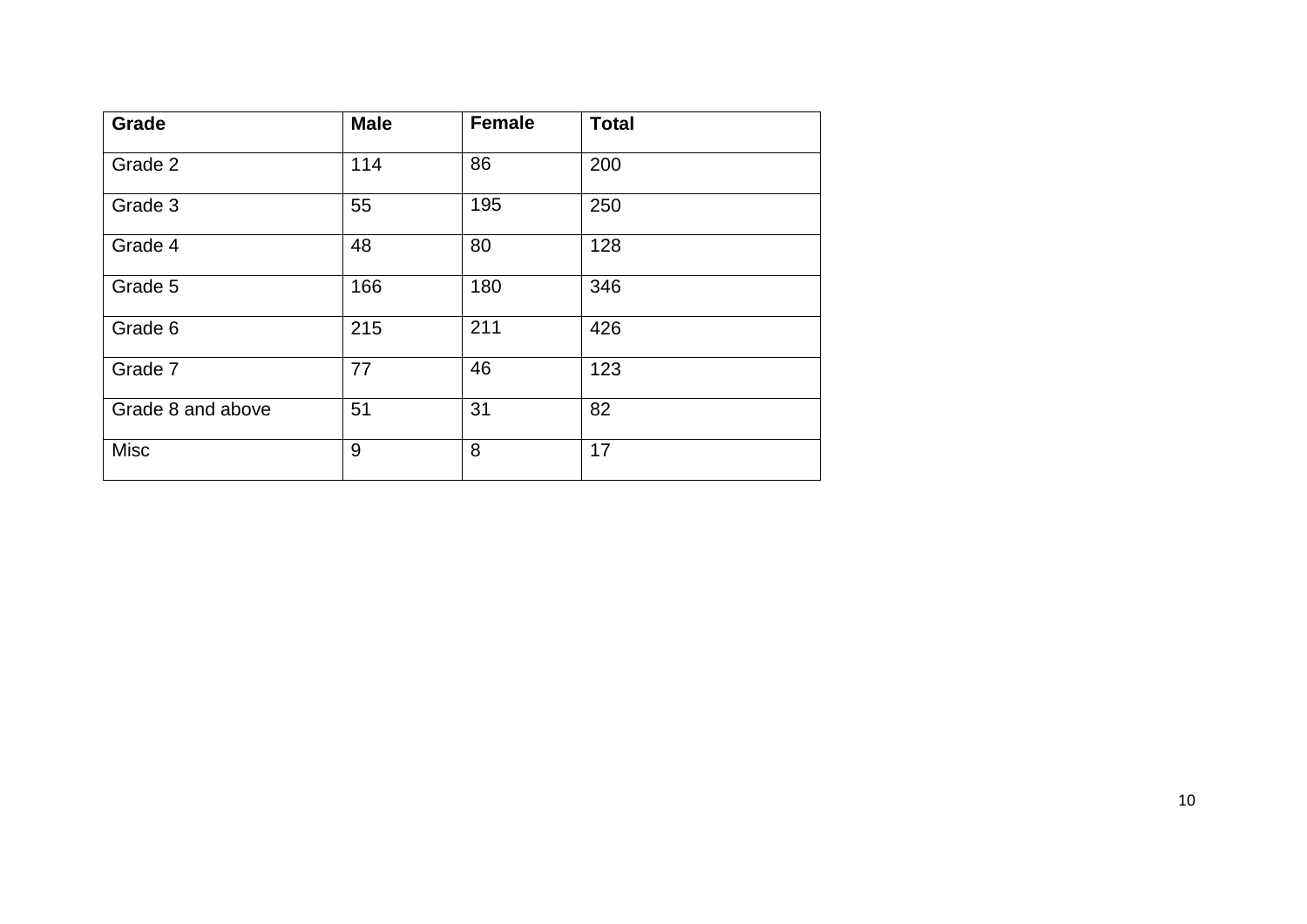## Staff by Ethnic Origin

| <b>Ethnicity</b>       | 2007/08    | 2008/09    | 2009/10    | 2010/11    |
|------------------------|------------|------------|------------|------------|
| <b>Minority Ethnic</b> | 91(5%)     | 99 (6%)    | 93 (6%)    | 248 (15%)  |
| White                  | 1591 (88%) | 1568 (88%) | 1452 (89%) | 1258 (80%) |
| <b>Unknown</b>         | 122 (7%)   | 110 (6%)   | 80 (5%)    | 75 (5%)    |
| Total                  | 1804       | 1777       | 1625       | 1581       |

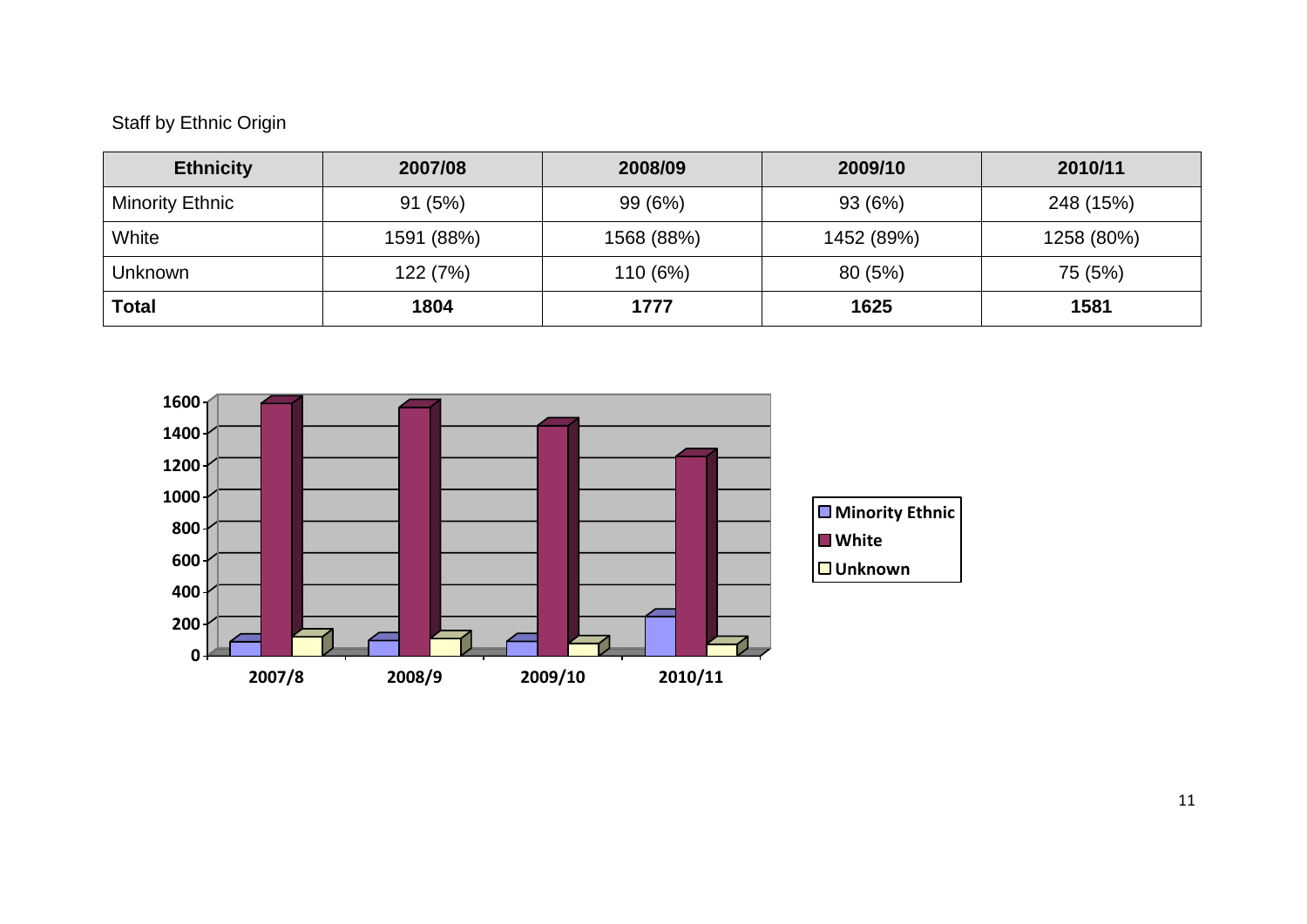## Staff by Ethnic Origin and Gender





## Grade 2

| <b>Ethnicity</b>                  | <b>Male</b> | <b>Female</b> | <b>Total</b> |
|-----------------------------------|-------------|---------------|--------------|
| White<br>British/Scottish/English | 72          | 66            | 138          |
| <b>Minority Ethnic</b>            | 33          | 20            | 53           |
| Not Known/Not Stated              | 9           | 0             | 9            |
| Total                             | 114         | 86            | 200          |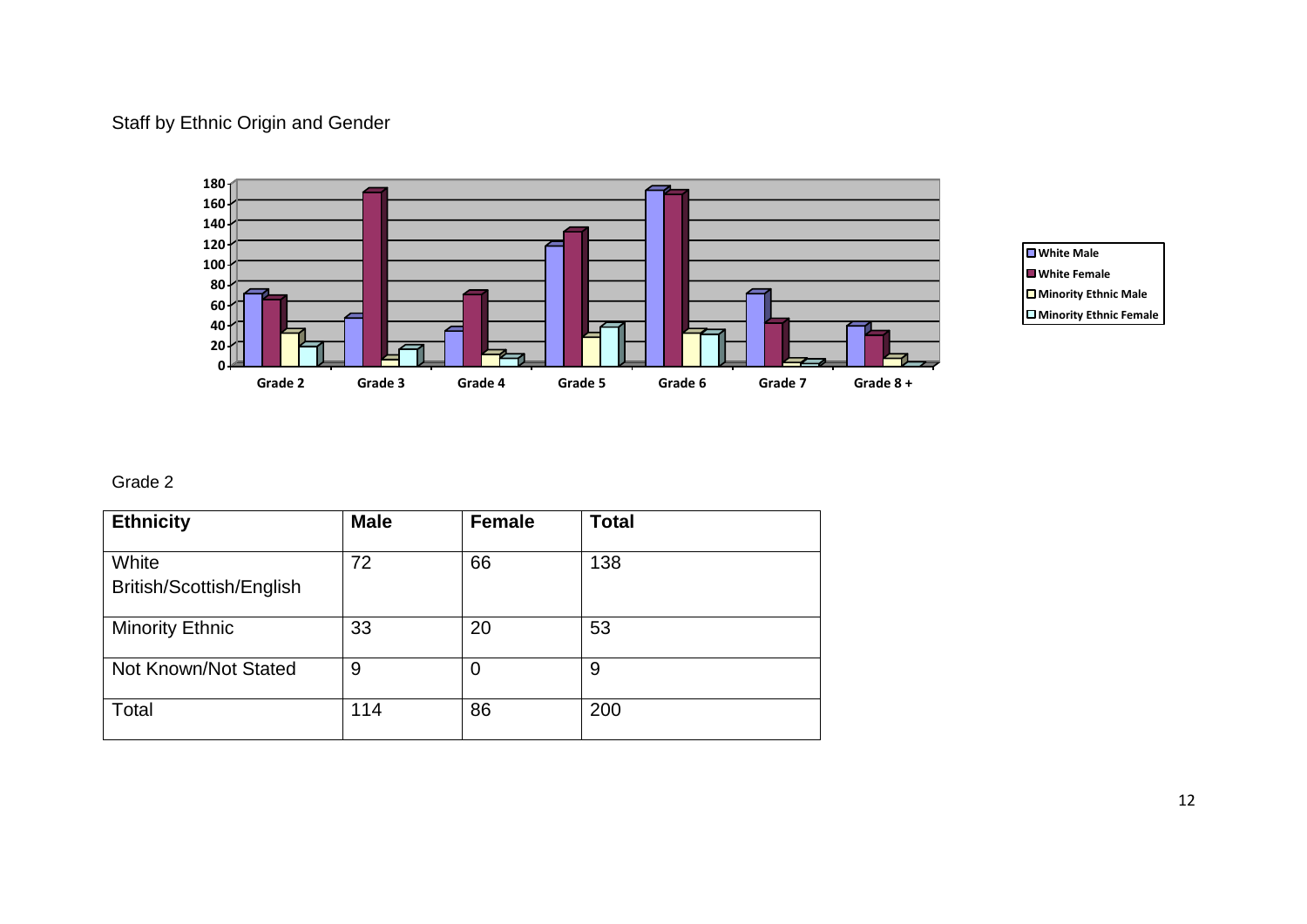#### Grade 3

| <b>Ethnicity</b>                  | <b>Male</b> | <b>Female</b> | <b>Total</b> |
|-----------------------------------|-------------|---------------|--------------|
| White<br>British/Scottish/English | 48          | 172           | 220          |
| <b>Minority Ethnic</b>            |             | 17            | 24           |
| Not Known/Not Stated              | 0           | 6             | 6            |
| Total                             | 55          | 195           | 250          |

#### Grade 4

| <b>Ethnicity</b>                  | <b>Male</b> | <b>Female</b> | <b>Total</b>   |
|-----------------------------------|-------------|---------------|----------------|
| White<br>British/Scottish/English | 35          | 71            | 106            |
| <b>Minority Ethnic</b>            | 12          | 8             | 20             |
| Not Known/Not Stated              |             |               | $\overline{2}$ |
| Total                             | 48          | 80            | 128            |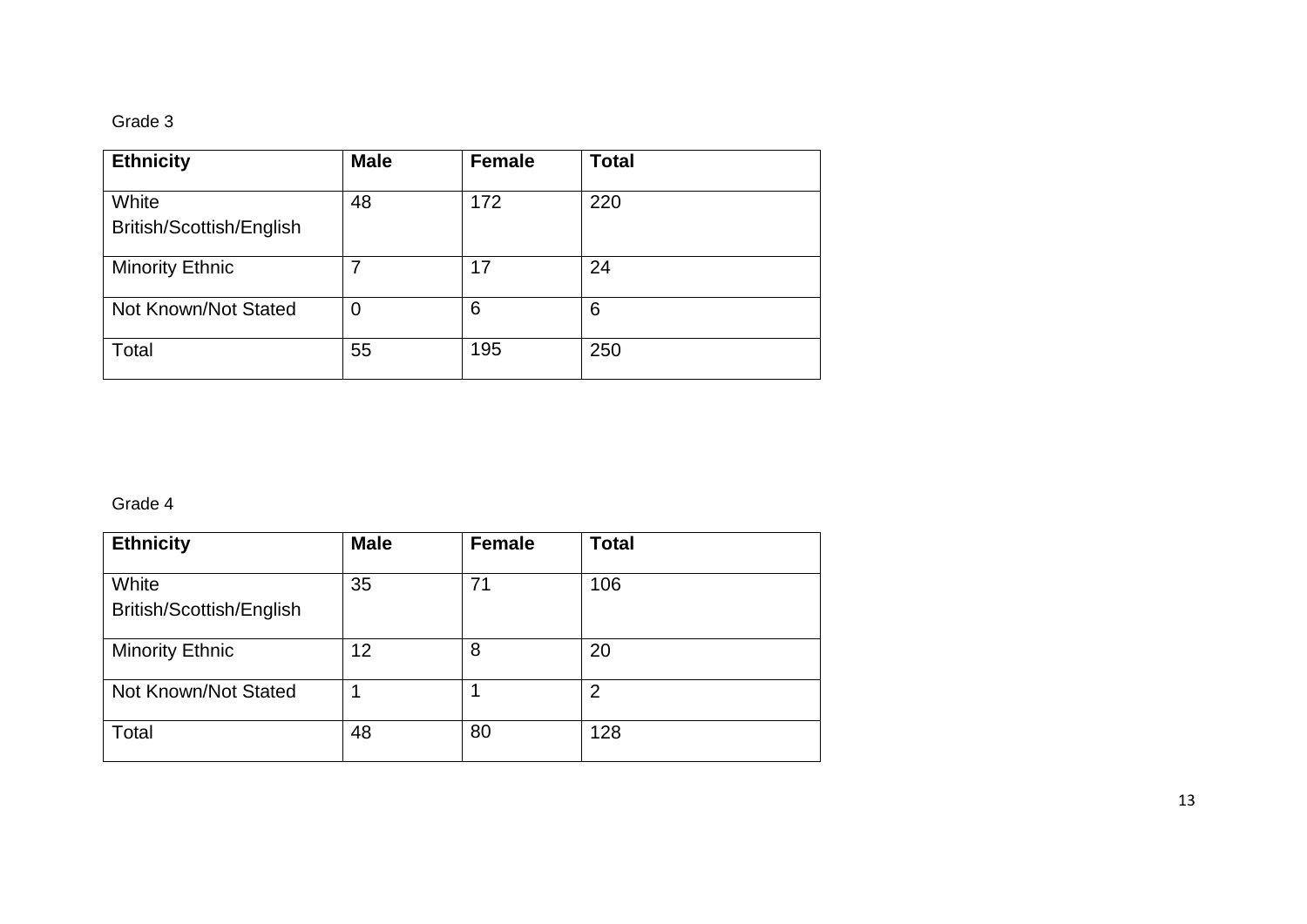#### Grade 5

| <b>Ethnicity</b>                  | <b>Male</b> | <b>Female</b> | <b>Total</b> |
|-----------------------------------|-------------|---------------|--------------|
| White<br>British/Scottish/English | 119         | 133           | 252          |
| <b>Minority Ethnic</b>            | 29          | 39            | 68           |
| Not Known/Not Stated              | 18          | 8             | 26           |
| Total                             | 166         | 180           | 346          |

#### Grade 6

| <b>Ethnicity</b>                  | <b>Male</b> | <b>Female</b> | <b>Total</b> |
|-----------------------------------|-------------|---------------|--------------|
| White<br>British/Scottish/English | 174         | 170           | 344          |
| <b>Minority Ethnic</b>            | 33          | 32            | 65           |
| Not Known/Not Stated              | 8           | 9             | 17           |
| Total                             | 215         | 211           | 426          |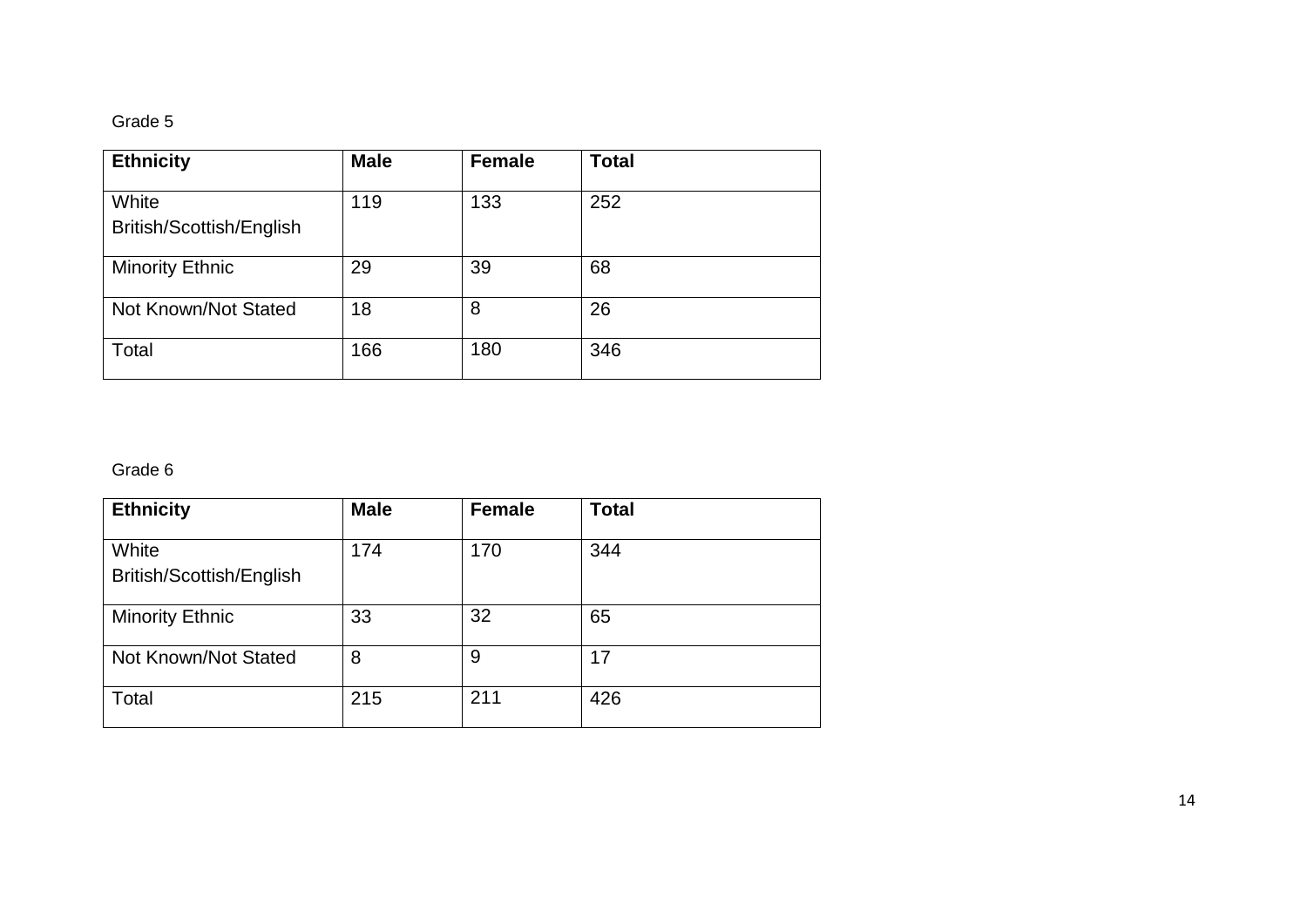#### Grade 7

| <b>Ethnicity</b>                  | <b>Male</b> | <b>Female</b> | <b>Total</b> |
|-----------------------------------|-------------|---------------|--------------|
| White<br>British/Scottish/English | 72          | 43            | 115          |
| <b>Minority Ethnic</b>            | 4           | 3             | 7            |
| Not Known/Not Stated              |             | 0             |              |
| Total                             | 77          | 46            | 123          |

### Grade 8 and above

| <b>Ethnicity</b>                  | <b>Male</b> | <b>Female</b>  | <b>Total</b> |
|-----------------------------------|-------------|----------------|--------------|
| White<br>British/Scottish/English | 40          | 31             | 71           |
| <b>Minority Ethnic</b>            | 8           | $\overline{0}$ | 8            |
| Not Known/Not Stated              | 3           | 0              | 3            |
| Total                             | 51          | 31             | 82           |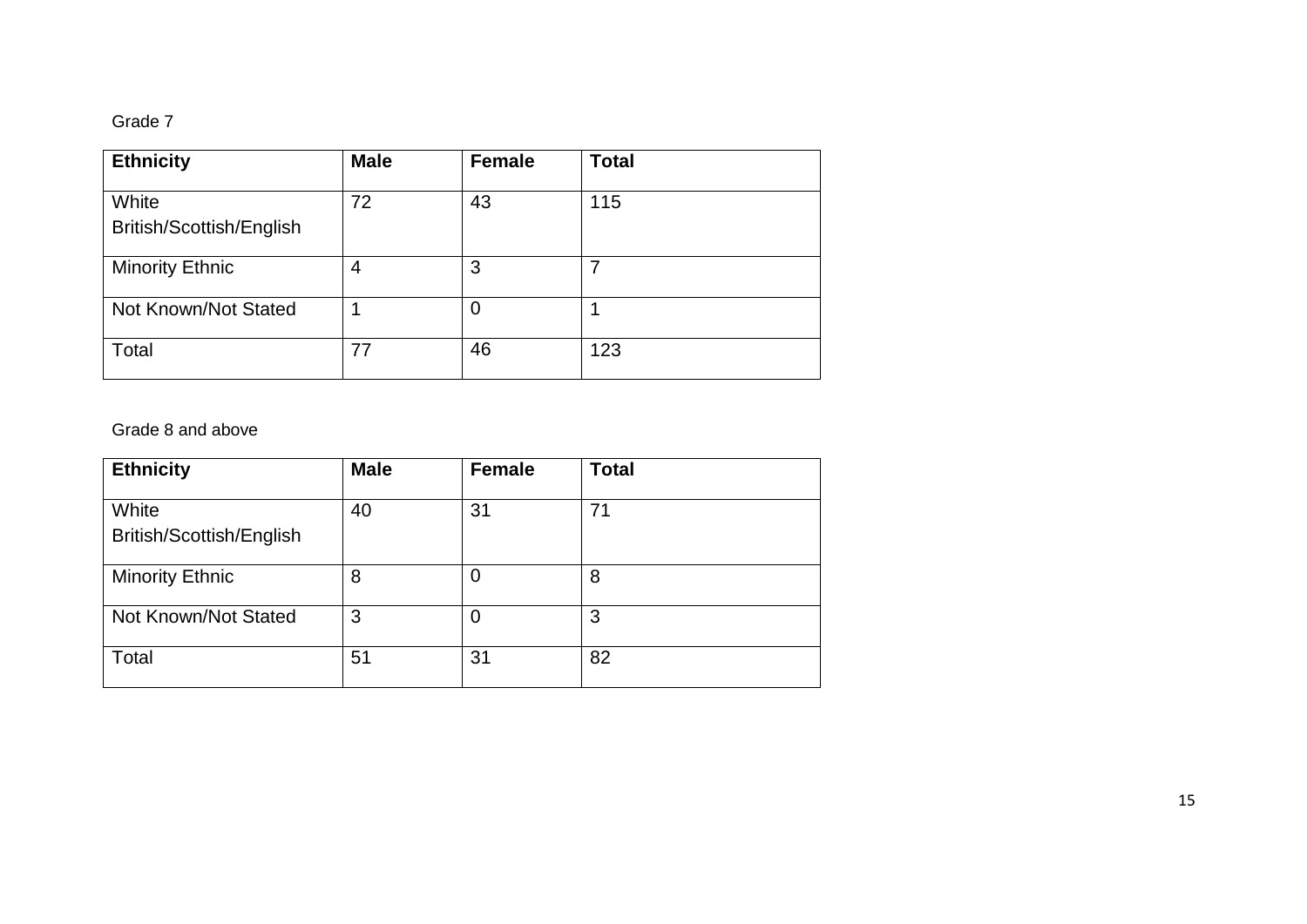### Miscellaneous

| <b>Ethnicity</b>                  | <b>Male</b> | <b>Female</b>  | <b>Total</b>   |
|-----------------------------------|-------------|----------------|----------------|
| White<br>British/Scottish/English |             | 5              | 12             |
| <b>Minority Ethnic</b>            |             | $\overline{2}$ | 3              |
| Not Known/Not Stated              |             |                | $\overline{2}$ |
| Total                             | 9           | 8              | 17             |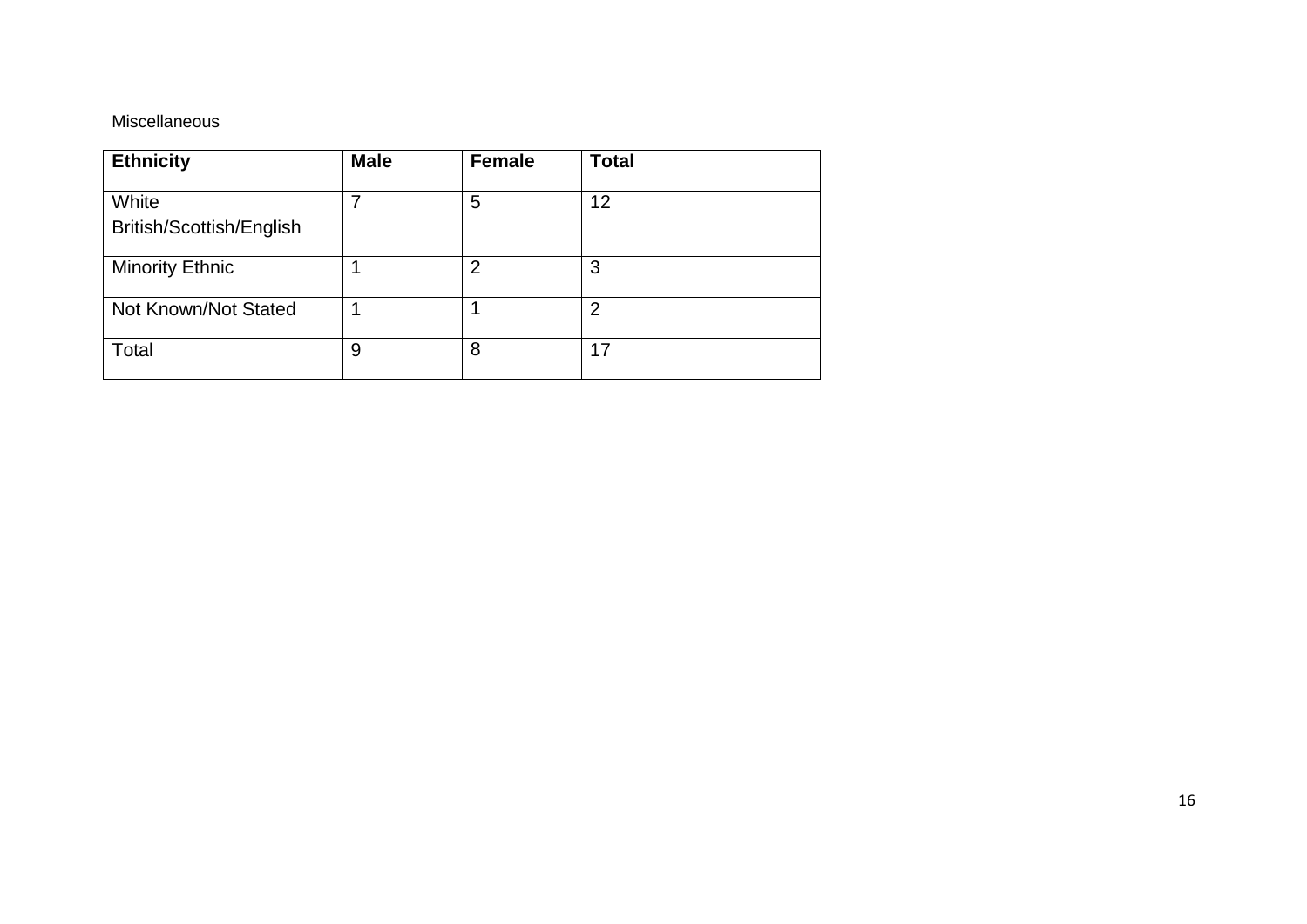## Staff by Disability Status

| <b>Disability Status</b> | 2010/11    | 2011/12 | 2012/13 | 2013/14 |
|--------------------------|------------|---------|---------|---------|
| <b>Disabled</b>          | 57 (4%)    |         |         |         |
| Not Disabled             | 1371 (87%) |         |         |         |
| <b>Unknown</b>           | 153 (10%)  |         |         |         |
| <b>Total</b>             | 1581       |         |         |         |

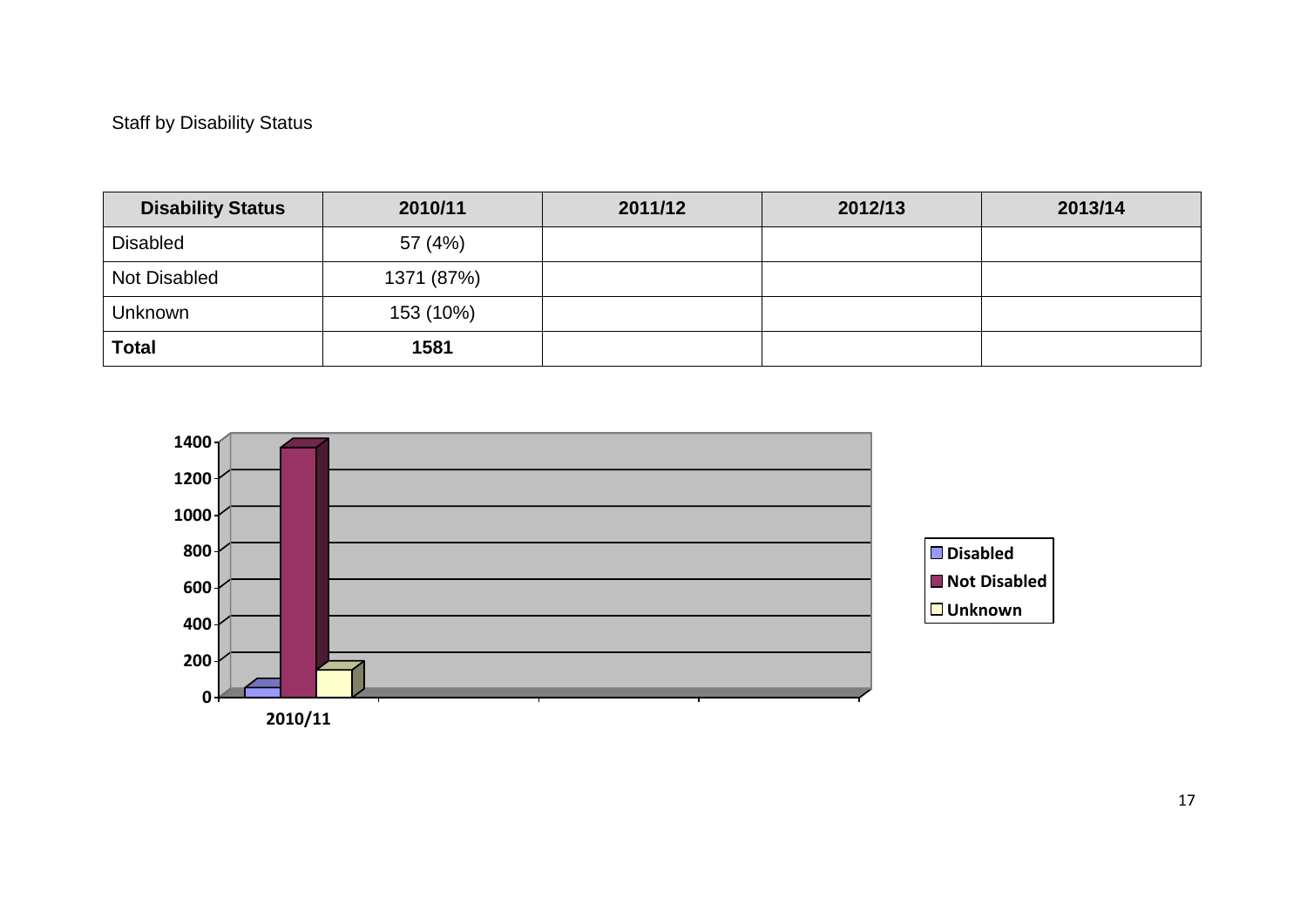Staff with a Declared Disability and Grade

| Grade             | 2010/11 | 2011/12 | 2012/13 | 2013/14 |
|-------------------|---------|---------|---------|---------|
| Grade 2 to 5      | 35      |         |         |         |
| Grade 5 and above | 22      |         |         |         |
| <b>Total</b>      | 57      |         |         |         |

*Note: The University collects disability data in line with HESA categories but will only publish the data in the form above in order to preserve staff confidentiality.*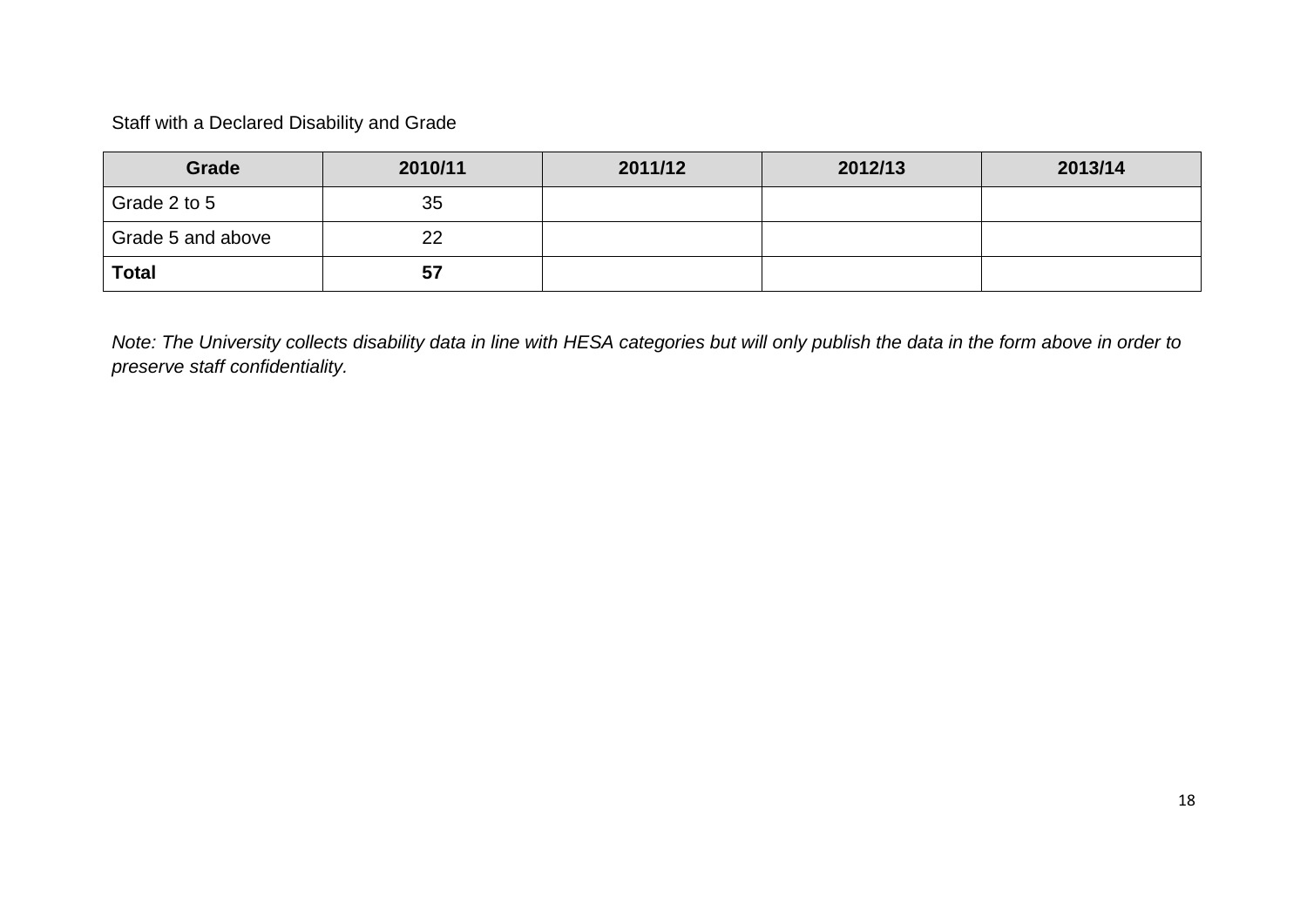## Staff by Age Group

| <b>Age Group</b> | 2007/08   | 2008/09   | 2009/10   | 2010/11   |
|------------------|-----------|-----------|-----------|-----------|
| Under 35         | 440 (24%) | 436 (25%) | 351(22%)  | 317 (20%) |
| 35-54            | 975 (54%) | 968 (54%) | 934 (57%) | 913 (58%) |
| Over 55          | 389 (22%) | 373 (21%) | 340 (21%) | 351(22%)  |
| Total            | 1804      | 1777      | 1625      | 1581      |

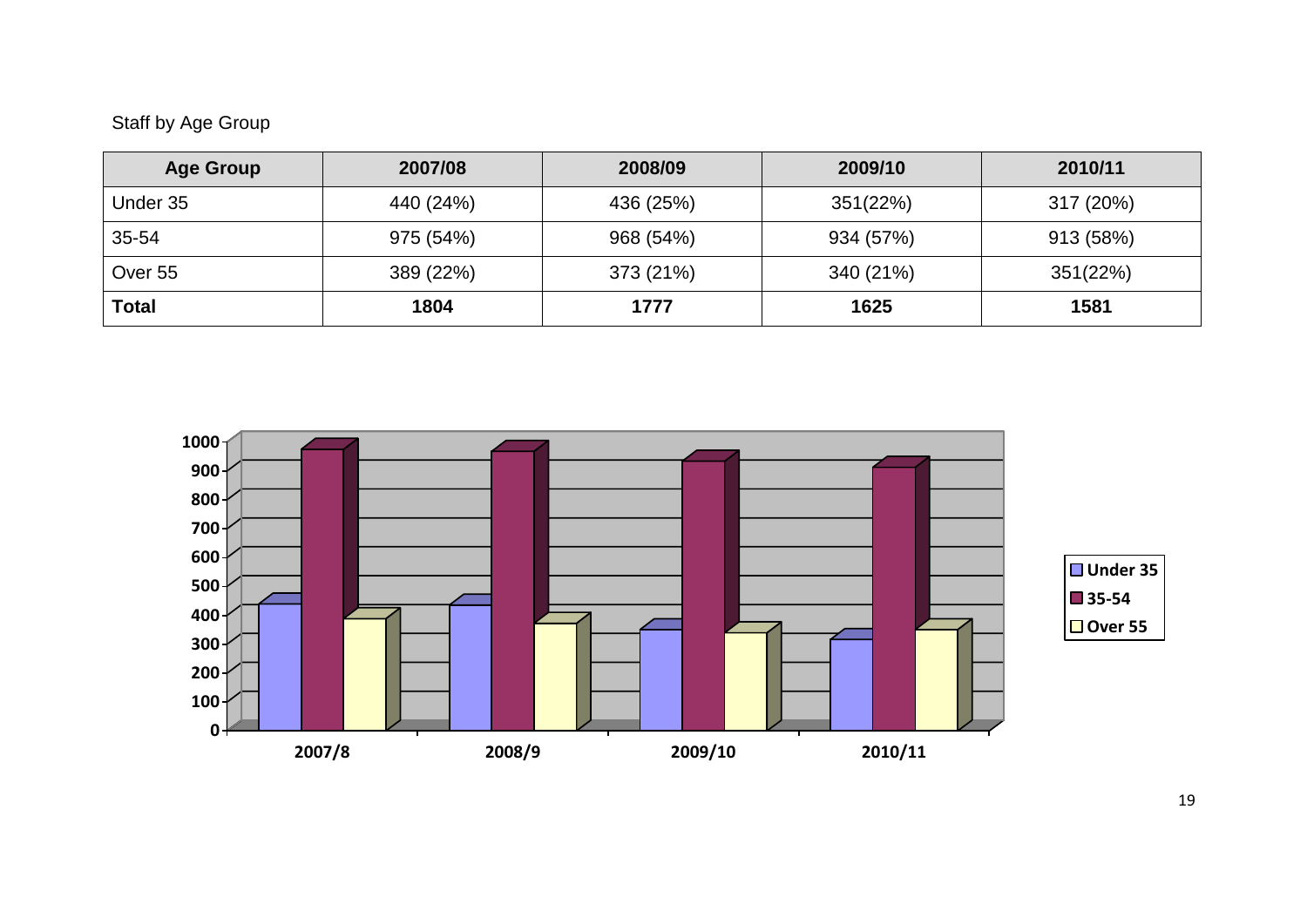## Male Staff by Age Group and Grade

| Grade             | Under 35    | 35-54          | Over 55 | <b>Total</b> |
|-------------------|-------------|----------------|---------|--------------|
| Grade 2           | 51          | 40             | 23      | 114          |
| Grade 3           | 14          | 38             | 5       | 57           |
| Grade 4           | 20          | 23             | 5       | 48           |
| Grade 5           | 34          | 96             | 36      | 166          |
| Grade 6           | 20          | 141            | 46      | 207          |
| Grade 7           |             | 48             | 28      | 77           |
| Grade 8 and above | 5           | 35             | 24      | 64           |
| Misc              | $\mathbf 0$ | $\overline{2}$ | 3       | 5            |
| Total             | 145         | 427            | 174     | 738          |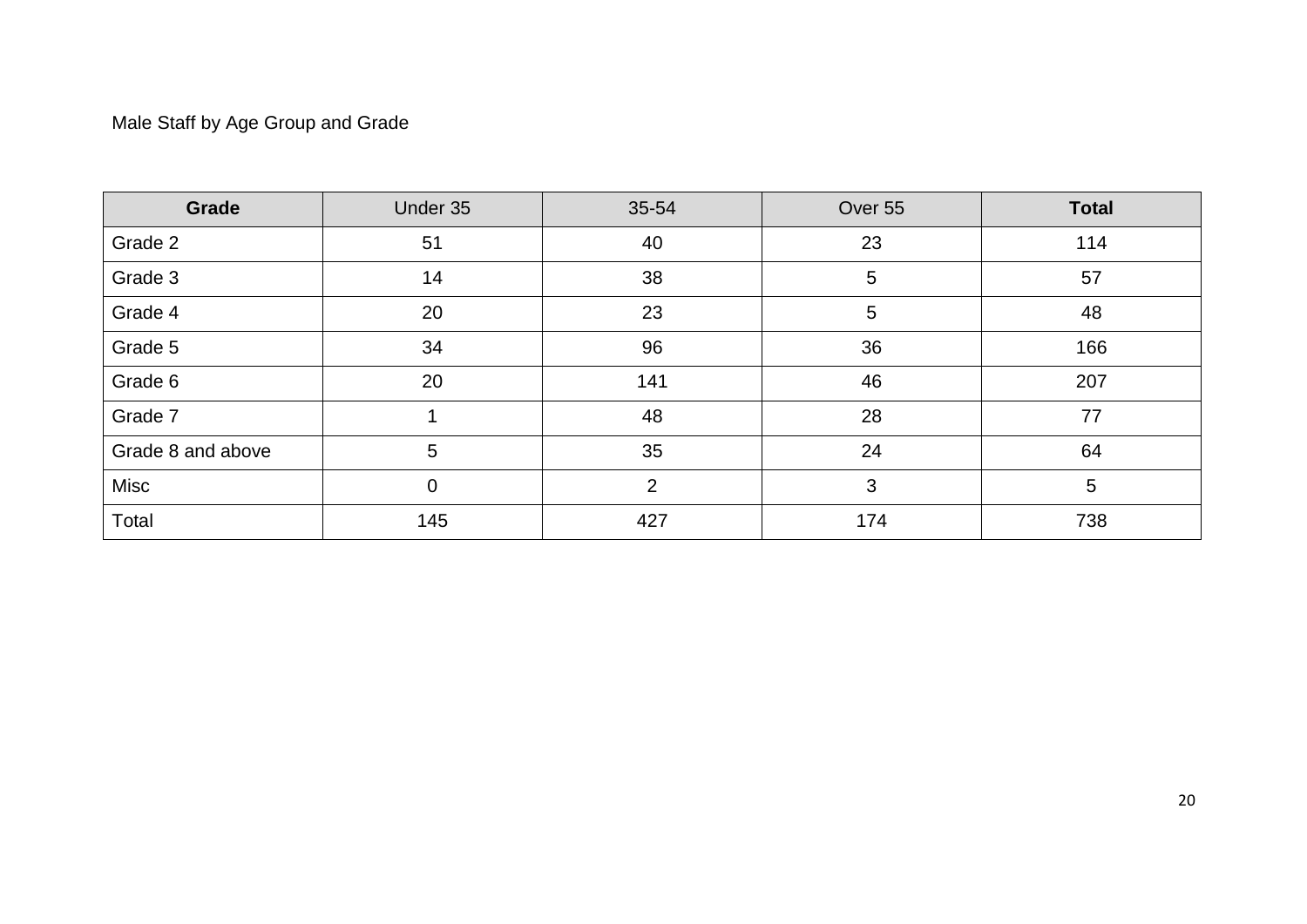## Female Staff by Age Group and Grade

| Grade             | Under 35       | 35-54          | Over 55 | <b>Total</b> |
|-------------------|----------------|----------------|---------|--------------|
| Grade 2           | 32             | 39             | 22      | 93           |
| Grade 3           | 48             | 97             | 50      | 195          |
| Grade 4           | 23             | 47             | 10      | 80           |
| Grade 5           | 44             | 108            | 28      | 180          |
| Grade 6           | 23             | 147            | 39      | 209          |
| Grade 7           | $\overline{0}$ | 28             | 18      | 46           |
| Grade 8 and above | $\overline{0}$ | 22             | 11      | 33           |
| Misc              | $\overline{2}$ | $\overline{2}$ | 3       | 7            |
| Total             | 172            | 490            | 181     | 843          |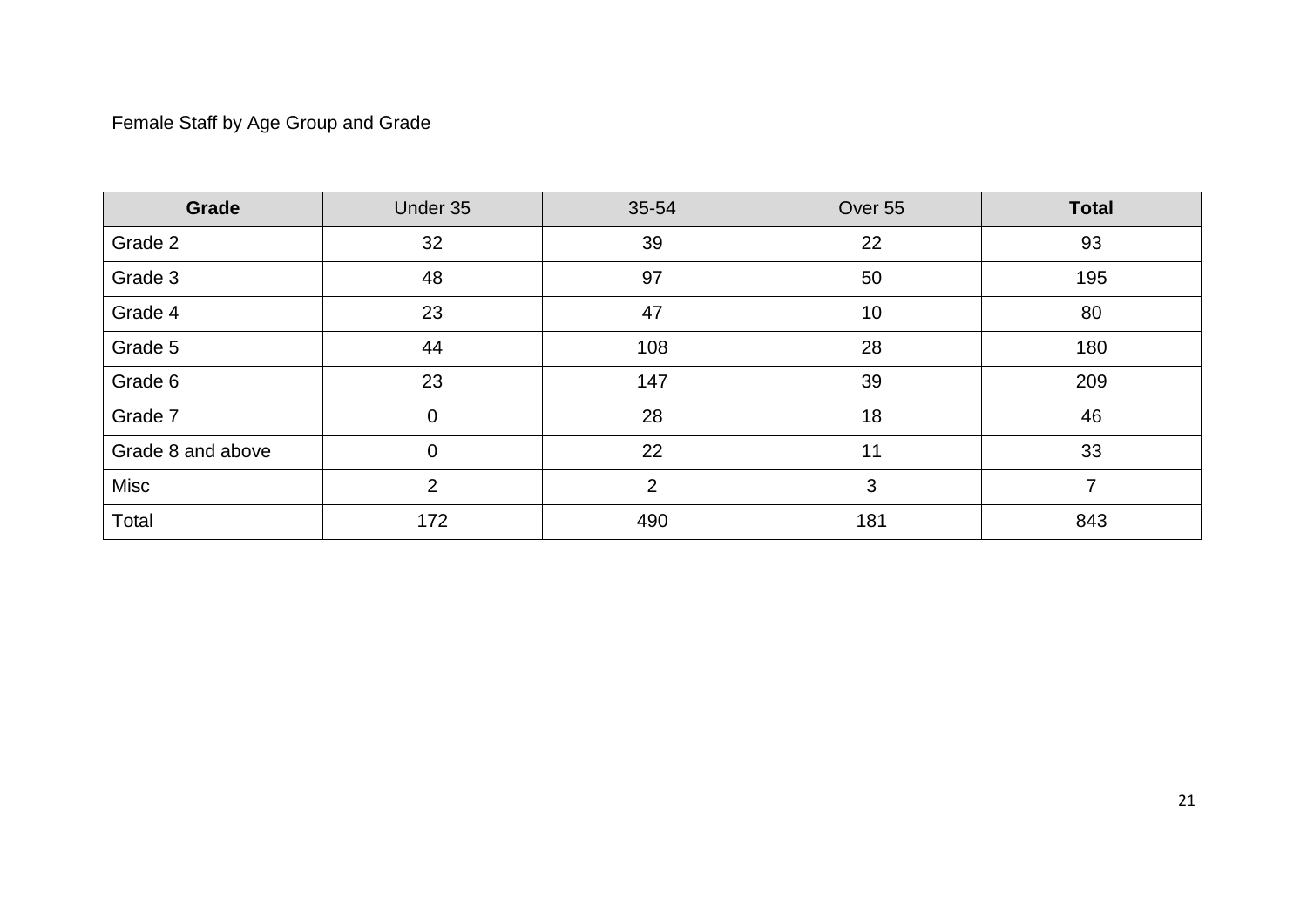## **Applications for Employment**

*It is reasonable to assume that the very large decreases in 'Not stated' are due to the increasingly successful capture of data in the new HR system, HR Connect.*

|              | 2008/09    | 2009/10    | 2010/11   |
|--------------|------------|------------|-----------|
| Male         | 1487 (37%) | 1269 (29%) | 893 (48%) |
| Female       | 2272 (57%) | 1815 (42%) | 954 (51%) |
| Not stated   | 248 (6%)   | 1257 (29%) | 25(1%)    |
| <b>Total</b> | 4007       | 4341       | 1872      |

|                   | 2008/09    | 2009/10    | 2010/11    |
|-------------------|------------|------------|------------|
| No Disability     | 3695 (92%) | 3092 (71%) | 1828 (98%) |
| <b>Disability</b> | 102 (3%)   | 76(2%)     | 44 (2%)    |
| Not stated        | 210 (5%)   | 1173 (27%) | 0          |
| <b>Total</b>      | 4007       | 4341       | 1872       |

|                        | 2008/9     | 2009/10    | 2010/11    |
|------------------------|------------|------------|------------|
| <b>Minority Ethnic</b> | 1165 (29%) | 1251 (29%) | 680 (36%)  |
| <b>White British</b>   | 2508 (63%) | 1832 (42%) | 1169 (63%) |
| <b>Not Stated</b>      | 334 (8%)   | 1258 (29%) | 23(1%)     |
| <b>Total</b>           | 4007       | 4341       | 1872       |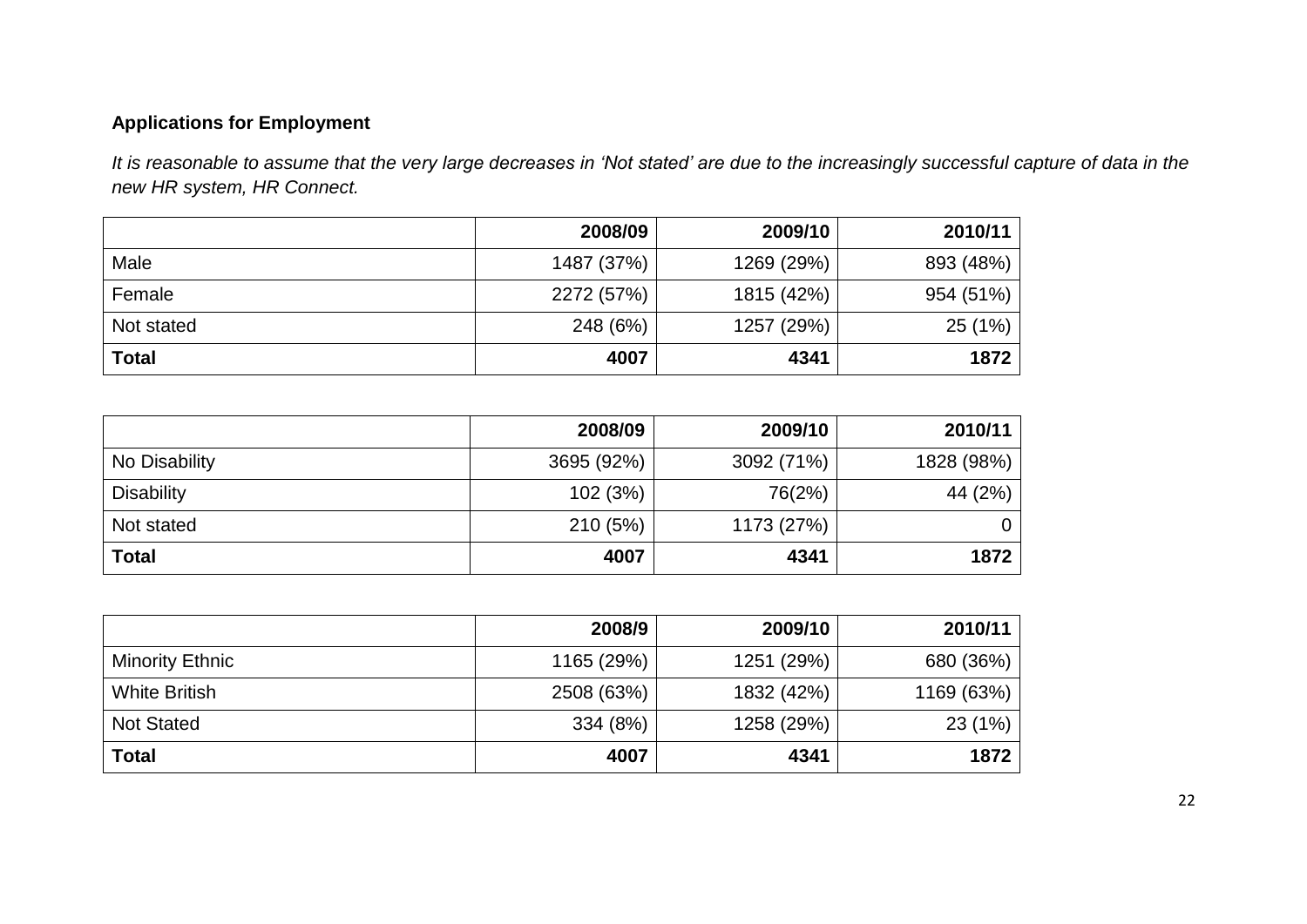|  | New Staff by Ethnic Origin and Gender |
|--|---------------------------------------|
|--|---------------------------------------|

| <b>Ethnicity</b>                  | <b>Male</b> | <b>Female</b> | <b>Total</b> |
|-----------------------------------|-------------|---------------|--------------|
| White<br>British/Scottish/English | 35          | 34            | 69           |
| <b>Minority Ethnic</b>            | 24          | 10            | 34           |
| Not Known/Not Stated              | 6           | 4             | 10           |
| Total                             | 65          | 48            | 113          |

New Staff by Disability Status

|                            | <b>Male</b>    | <b>Female</b> | <b>Total</b> |
|----------------------------|----------------|---------------|--------------|
| <b>Declared Disability</b> | $\overline{2}$ |               | 6            |
| No Declared Disability     | 53             | 34            | 87           |
| Not Known/Not Stated       | 8              | 12            | 20           |
| Total                      | 63             | 50            | 113          |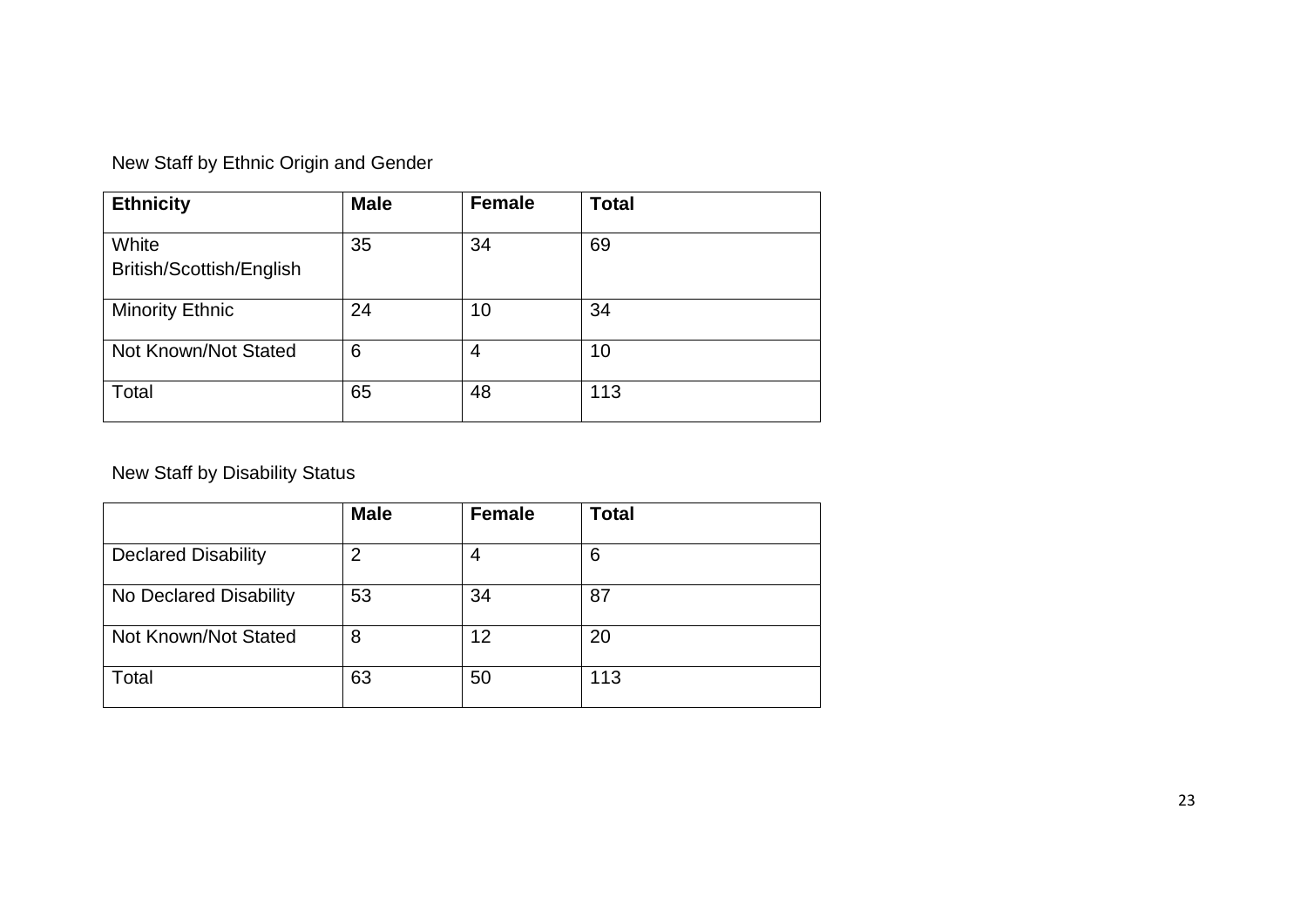| Leavers by Ethnic Origin and Gender |  |  |
|-------------------------------------|--|--|
|-------------------------------------|--|--|

| <b>Ethnicity</b>                  | <b>Male</b>    | <b>Female</b>  | <b>Total</b> |
|-----------------------------------|----------------|----------------|--------------|
| White<br>British/Scottish/English | 39             | 46             | 85           |
| <b>Minority Ethnic</b>            | $\overline{2}$ | 4              | 6            |
| Not Known/Not Stated              |                | $\overline{2}$ | 3            |
| Total                             | 42             | 52             | 94           |

Leavers by Disability Status

|                            | <b>Male</b> | <b>Female</b> | <b>Total</b> |
|----------------------------|-------------|---------------|--------------|
| <b>Declared Disability</b> | 0           | 2             | າ            |
| No Declared Disability     | 34          | 44            | 78           |
| Not Known/Not Stated       | 8           | 6             | 14           |
| Total                      | 42          | 52            | 94           |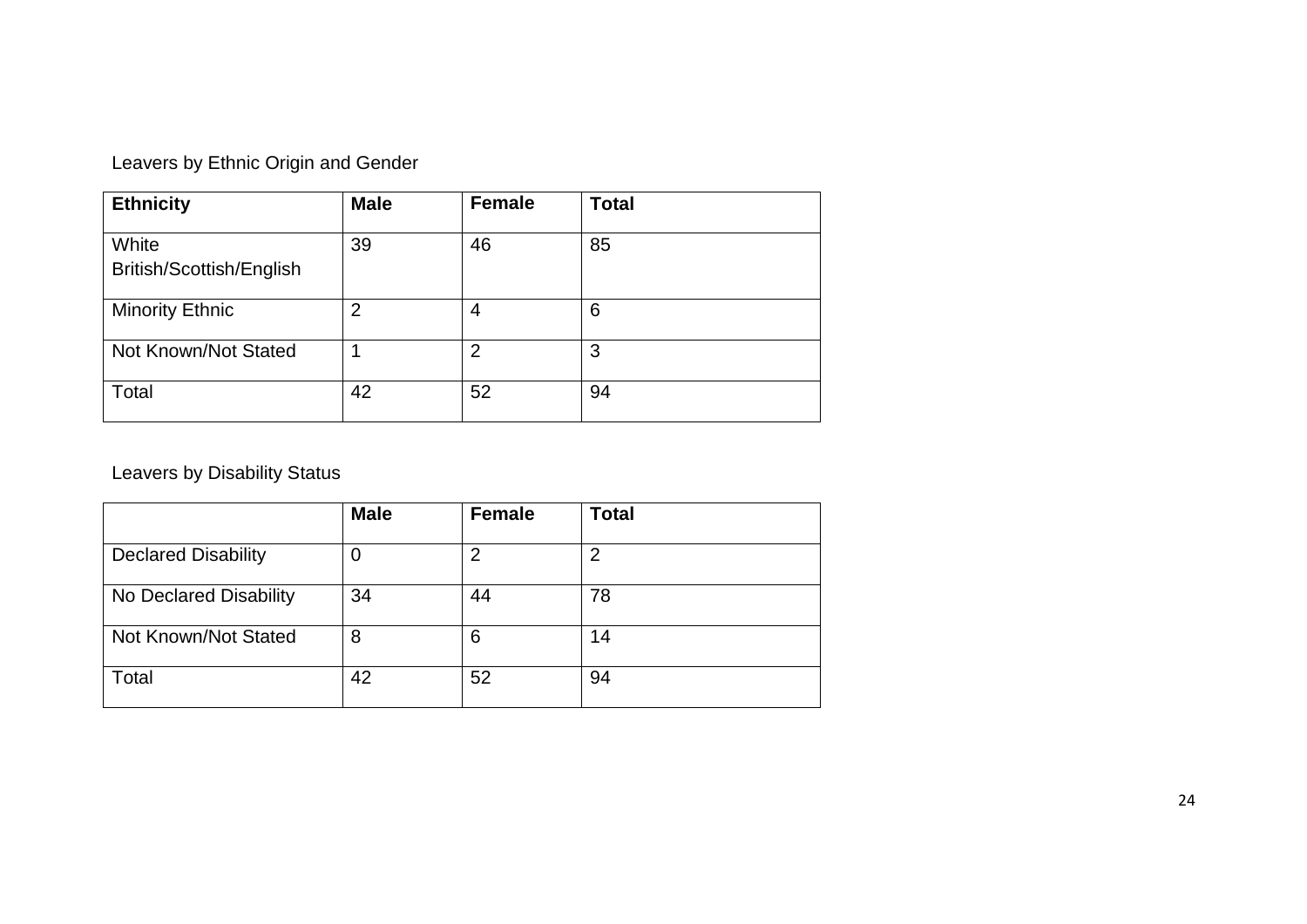## Academic Staff Promotions

|      |                        | Disability      |       | Ethnicity                 |           |        | Gender |
|------|------------------------|-----------------|-------|---------------------------|-----------|--------|--------|
|      | No known<br>disability | <b>Disabled</b> | White | <b>Minority</b><br>Ethnic | Not known | Female | Male   |
| 2011 | 24                     |                 | 20    |                           |           |        |        |

## Professional Services Promotions

|      |                        | <b>Disability</b> |       | Ethnicity          |           | Gender<br>Male<br>Female |    |
|------|------------------------|-------------------|-------|--------------------|-----------|--------------------------|----|
|      | No known<br>disability | <b>Disabled</b>   | White | Minority<br>Ethnic | Not known |                          |    |
| 2011 | 4,                     |                   | 40    |                    |           | 30                       | 20 |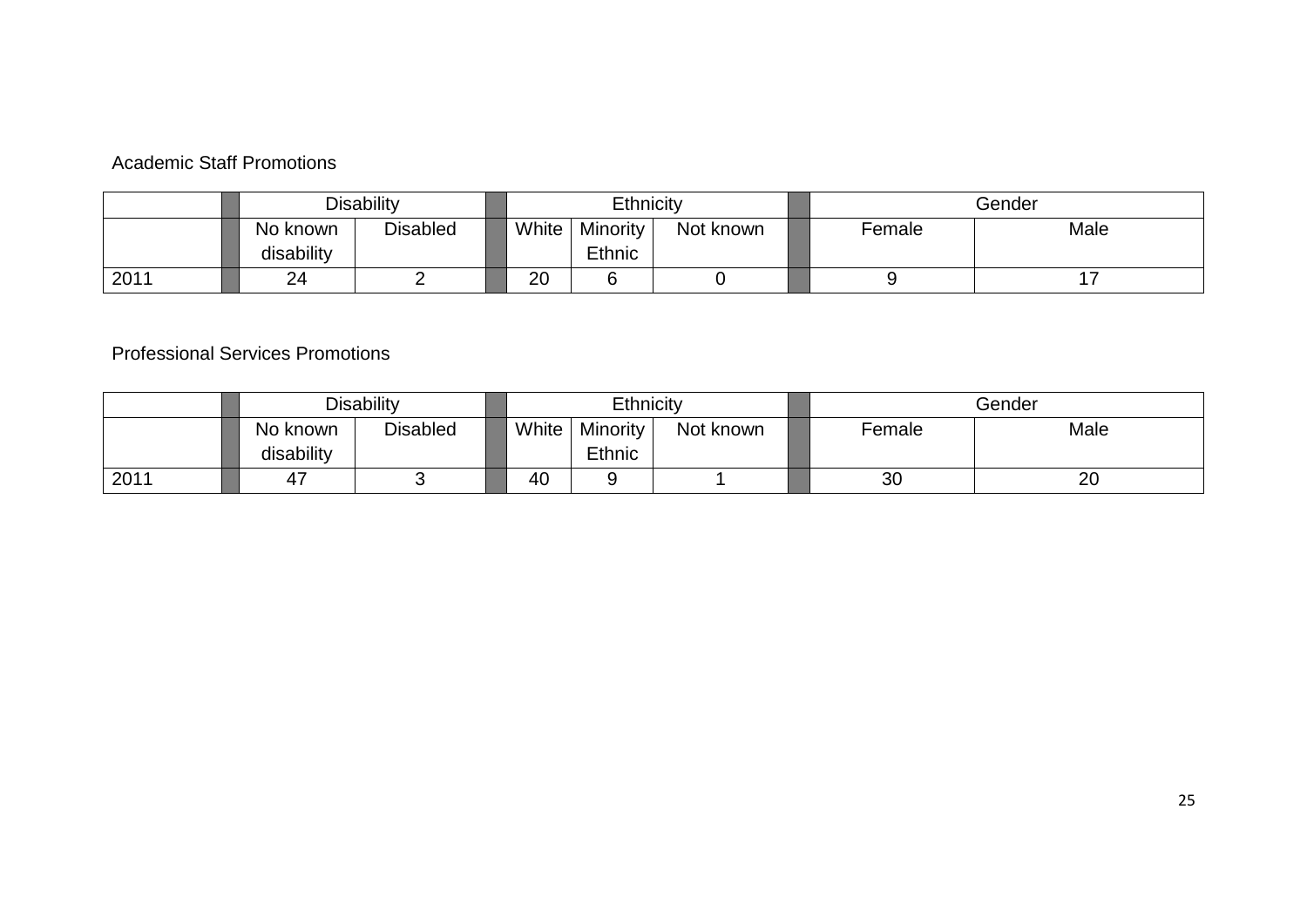## **Appendix 2. Equality Scheme Action Plan 2010-13**

## **Strategy and Policy**

| <b>Desired Outcome</b>                                                                                                            | <b>Activity Required to Achieve Desired</b><br><b>Outcome</b>                                                                      | <b>Responsibility</b>     | <b>Red</b> | Amber | Green |
|-----------------------------------------------------------------------------------------------------------------------------------|------------------------------------------------------------------------------------------------------------------------------------|---------------------------|------------|-------|-------|
| To ensure that equality of<br>opportunity is integrated into                                                                      | A network of contacts is identified<br>and agrees its areas of responsibility                                                      | Vice Principal (Academic) |            |       |       |
| strategy, policy and practice                                                                                                     | and ensures that activity is<br>monitored and reviewed at Faculty,<br>School and Service level                                     |                           |            |       |       |
| Revisions to legal obligations are<br>incorporated within strategy, policy                                                        | Revisions to legal obligations<br>communicated primarily through the                                                               | Vice Principal (Academic) |            |       |       |
| and procedures and changes<br>communicated to staff and students.                                                                 | intranet but also through briefings,<br>emails etc.                                                                                |                           |            |       |       |
| Arrangements are in place to train<br>key staff in conducting equality<br>impact assessments of functions,<br>policies, practice. | Relevant activities of the University<br>are assessed for relevance and are<br>impact assessed as they are<br>produced or revised. | <b>Diversity Partner</b>  |            |       |       |
| HR policies and procedures are<br>impact assessed as they are<br>reviewed or developed                                            | Time-specific programme of impact<br>assessment of highest relevance<br>policies                                                   | <b>Diversity Partner</b>  |            |       |       |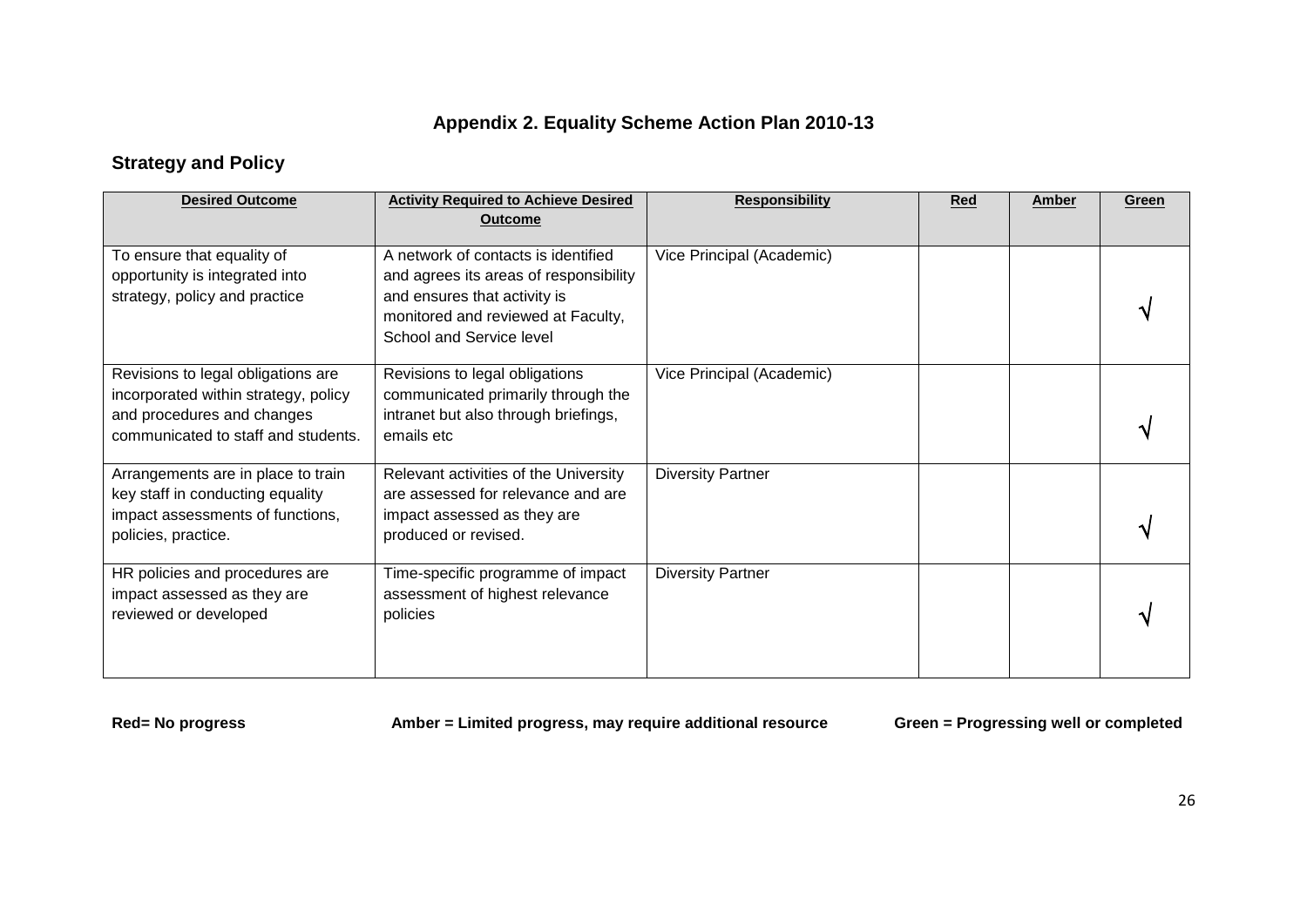## **The Student Journey**

| <b>Desired Outcome</b>                                                                                                                | <b>Activity Required to Achieve</b><br><b>Desired Outcome</b>                                                                                                                                                                                                                 | <b>Responsibility</b>                           | Red | <b>Amber</b> | Green |
|---------------------------------------------------------------------------------------------------------------------------------------|-------------------------------------------------------------------------------------------------------------------------------------------------------------------------------------------------------------------------------------------------------------------------------|-------------------------------------------------|-----|--------------|-------|
| The University can demonstrate that<br>the student journey from pre-<br>application to graduation and beyond<br>is fair and equitable | Produce diversity data on:<br>applications for admission<br>a)<br>and compare with<br>regional/national data.<br>progression and retention<br>b)<br>exam awards<br>C)<br>appeals and complaints<br>d)<br>Investigate anomalies and where<br>appropriate remedial action taken | Diversity Partner, Planning and<br>Intelligence |     |              |       |
| Ensure that a high quality<br>employability service is provided to<br>all students                                                    | Usage data demonstrates<br>appropriate levels of access by age,<br>disability, gender, race and religion<br>or belief                                                                                                                                                         | <b>Student and Academic Services</b>            |     |              |       |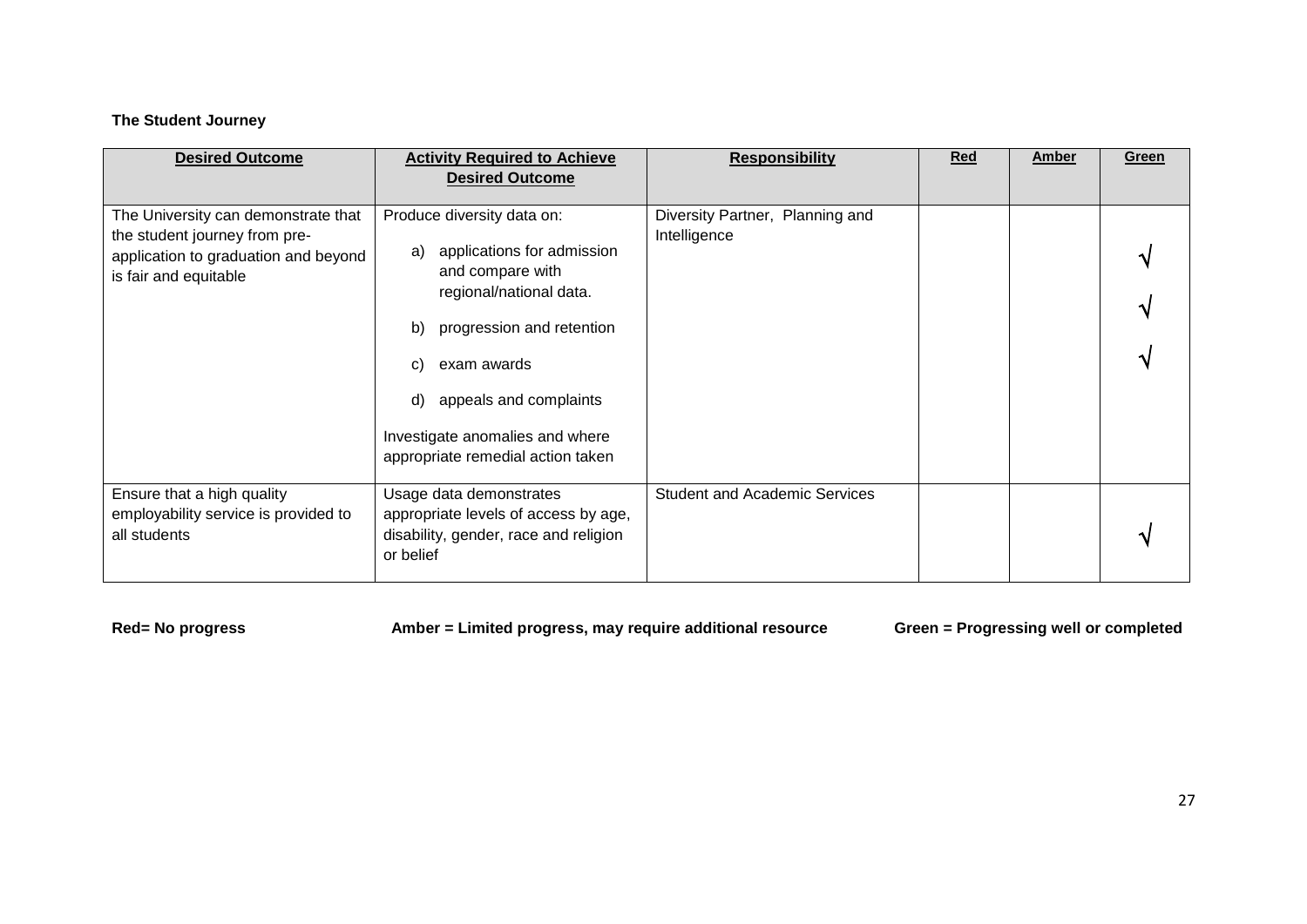| <b>Desired Outcome</b>                                                                                                                               | <b>Activity Required to Achieve</b><br><b>Desired Outcome</b>                                                                                                      | <b>Responsibility</b>            | <b>Red</b> | <b>Amber</b> | Green |
|------------------------------------------------------------------------------------------------------------------------------------------------------|--------------------------------------------------------------------------------------------------------------------------------------------------------------------|----------------------------------|------------|--------------|-------|
| Continue to highlight the benefits of<br>early disability disclosure to potential<br>and existing students within<br>University promotional material | Benefits of early disclosure are<br>communicated in relevant corporate<br>and service promotional material.                                                        | Head of Disability and Inclusion |            |              |       |
| Ensure the production and<br>promotion of the 'Code of Practice'<br>contained within the University's<br><b>Admissions Policy</b>                    | Codes are promoted in University<br>publications and adhered to by staff                                                                                           | Head of Disability and Inclusion |            |              |       |
| Continued support for Disability<br>Contacts                                                                                                         | School Disability Contacts are<br>provided with regular information,<br>support and training to assist them in<br>their student support and staff liaison<br>role. | Head of Disability and Inclusion |            |              |       |
| To provide an inclusive Chaplaincy<br>Service that is accessible to all<br>students regardless of background                                         | Continue to provide a safe and<br>confidential support service to<br>students particularly at times of<br>personal crisis                                          | Head of Disability and Inclusion |            |              |       |
| Continue to provide opportunities to<br>explore questions of faith and<br>provide spiritual direction                                                | Opportunities communicated<br>University-wide in order to attract as<br>wide and diverse an audience as<br>possible                                                | Head of Disability and Inclusion |            |              |       |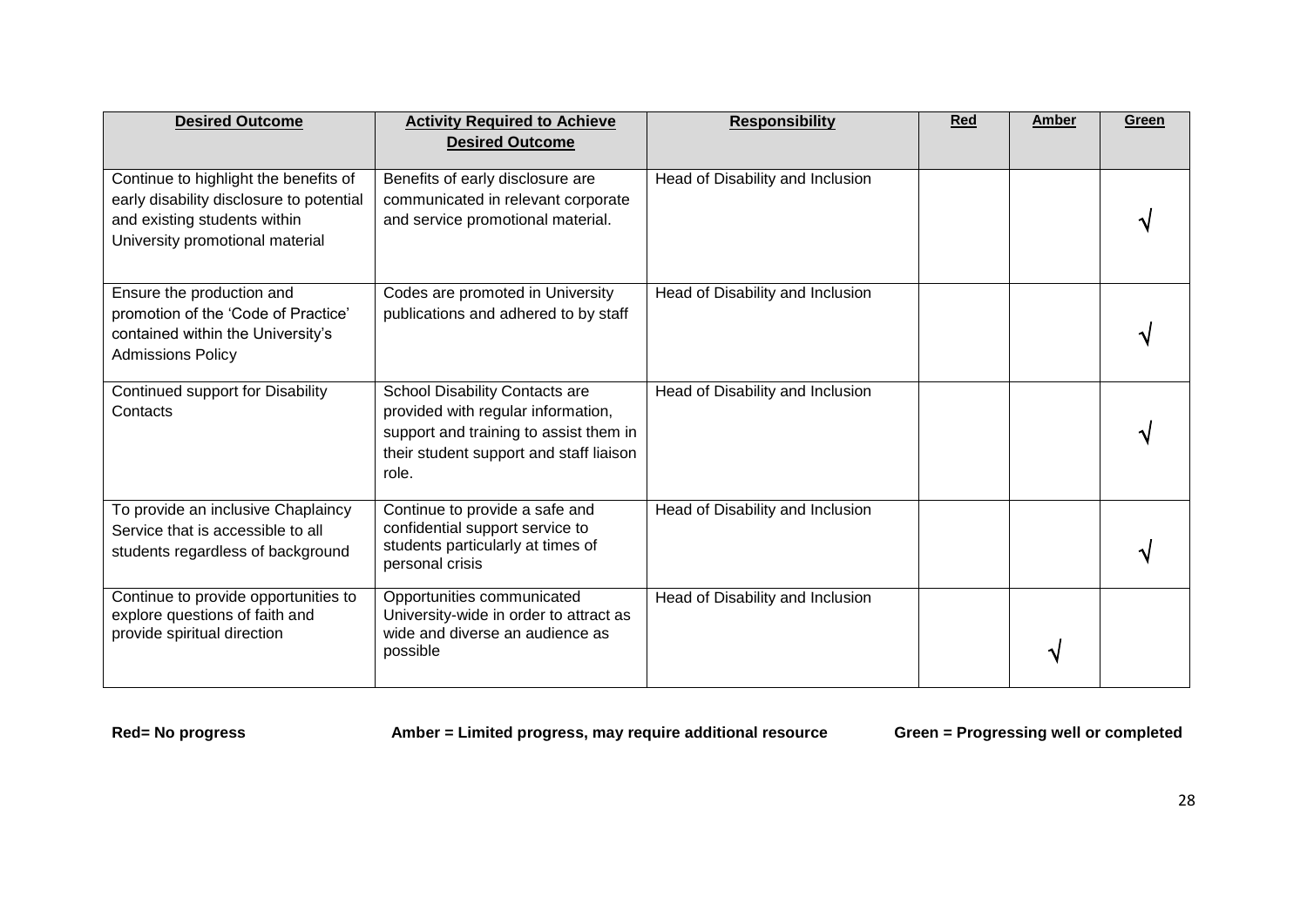| <b>Desired Outcome</b>                                                                                                                             | <b>Activity Required to Achieve</b><br><b>Desired Outcome</b>                                   | <b>Responsibility</b>                | <u>Red</u> | Amber | <b>Green</b> |
|----------------------------------------------------------------------------------------------------------------------------------------------------|-------------------------------------------------------------------------------------------------|--------------------------------------|------------|-------|--------------|
| Continue to ensure that international<br>students are provided with the<br>resources they need in order to<br>minimise the potential for isolation | Develop a formal system for<br>ensuring feedback can be received<br>from International Students | <b>Student and Academic Services</b> |            |       |              |

| <b>Desired Outcome</b>                                                                                                                                                           | <b>Activity Required to Achieve</b><br><b>Desired Outcome</b>                                                                  | <b>Responsibility</b>                                                     | Red | Amber | Green |
|----------------------------------------------------------------------------------------------------------------------------------------------------------------------------------|--------------------------------------------------------------------------------------------------------------------------------|---------------------------------------------------------------------------|-----|-------|-------|
| Continue to remove identified<br>barriers faced by women in Science,<br>Engineering and Technology.                                                                              | Support is provided for initiatives in<br>FECCI to support women students<br>on programmes where they are<br>under-represented | Dean of Faculty of FECCI &<br><b>Diversity Partner</b>                    |     |       |       |
| Support the Diversity Partner, and<br>the Faculty, in preparing for the<br>Athena Swan Bronze Award for<br>Gender Equality (for staff in Science,<br>Engineering and Technology) |                                                                                                                                | Diversity Partner and Scottish<br>Resource Centre for Women in SET        |     |       |       |
| Establish a Mentoring Pilot to<br>support the University's Athena<br>Swan application                                                                                            |                                                                                                                                | <b>Diversity Partner and Scottish</b><br>Resource Centre for Women in SET |     |       |       |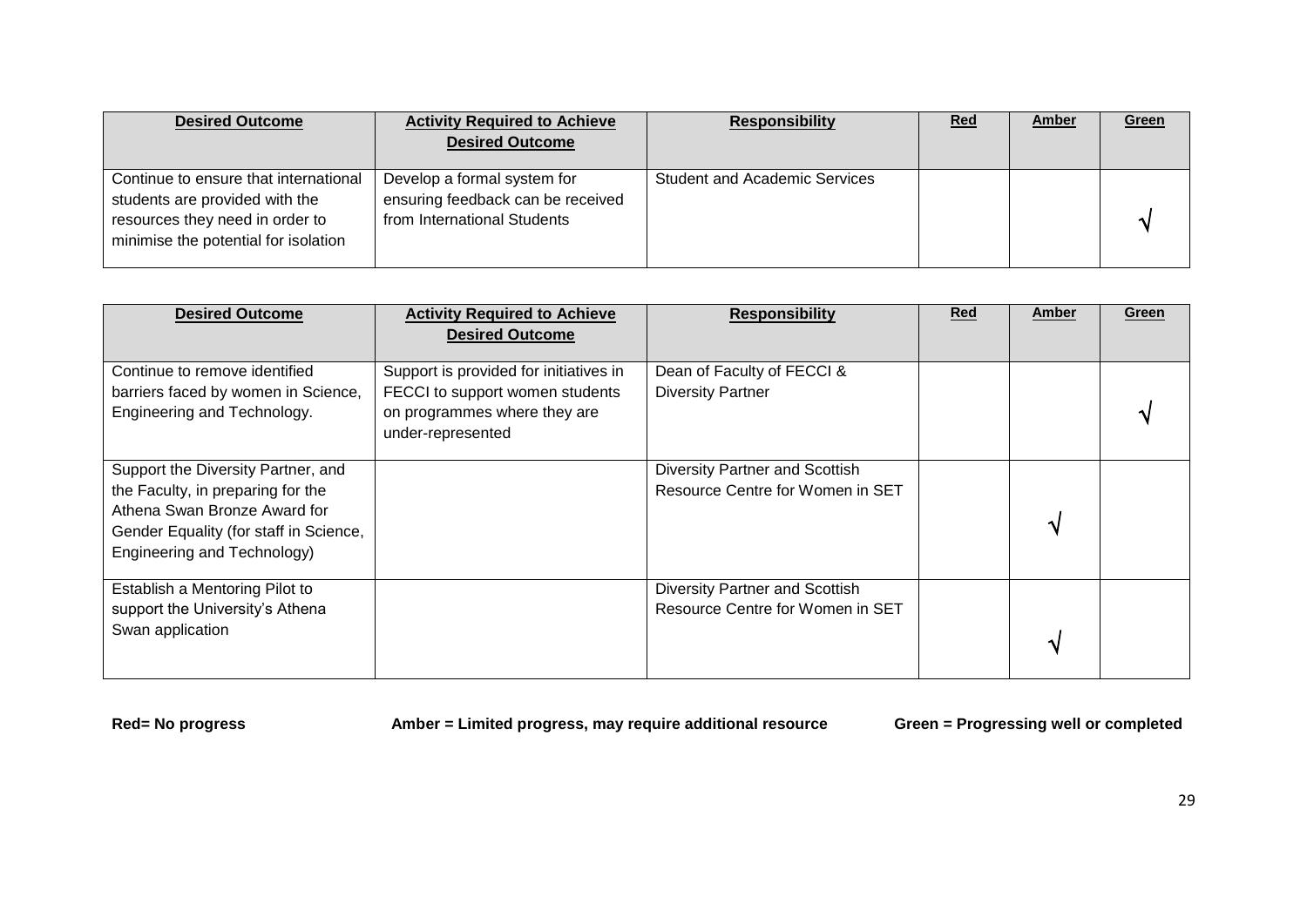| <b>Desired Outcome</b>                                                                                                     | <b>Activity Required to Achieve</b><br><b>Desired Outcome</b>                                                          | <b>Responsibility</b>                       | <b>Red</b> | Amber | Green |
|----------------------------------------------------------------------------------------------------------------------------|------------------------------------------------------------------------------------------------------------------------|---------------------------------------------|------------|-------|-------|
| Continue to ensure that Learning,<br>Teaching and Assessment practices<br>are fair and take account of<br>individual needs | Module descriptors and programme<br>specifications are impact assessed<br>as they are revised or new ones<br>developed | Leader of Academic Strategy and<br>Practice |            |       |       |
| Ensure that the Learning, Teaching<br>and Assessment Strategy has been<br>impact assessed                                  | Convene an impact assessment<br>group and post the completed<br>assessment on the University's<br>webpages             | <b>Diversity Partner</b>                    |            |       |       |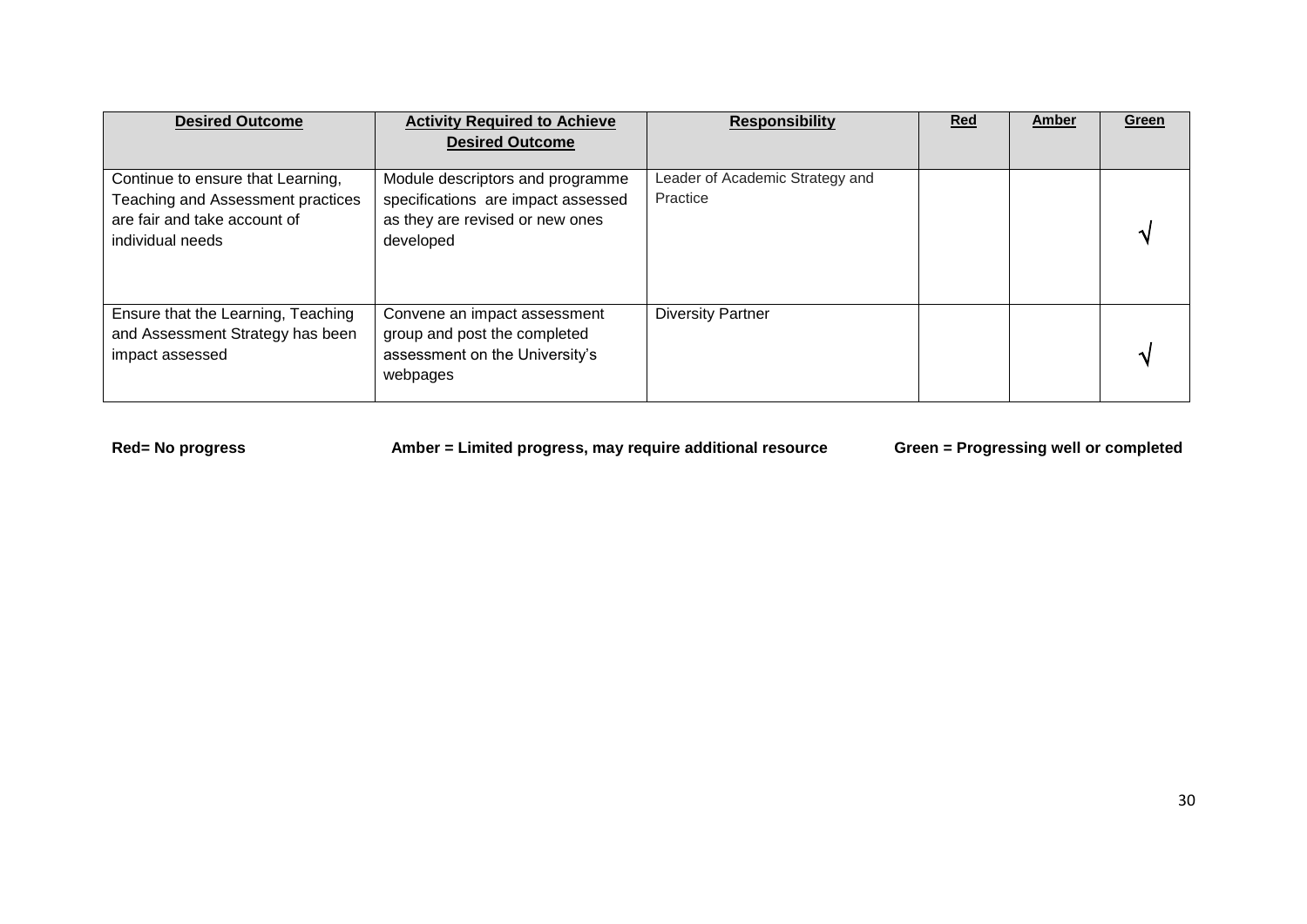## **The Staff Journey**

| <b>Desired Outcome</b>                                                                                                                | <b>Activity Required to Achieve</b><br><b>Desired Outcome</b>                                                                                                                                                                                                                                                                                                                                                                                                                                                                                                  | <b>Responsibility</b>                    | Red | Amber | Green |
|---------------------------------------------------------------------------------------------------------------------------------------|----------------------------------------------------------------------------------------------------------------------------------------------------------------------------------------------------------------------------------------------------------------------------------------------------------------------------------------------------------------------------------------------------------------------------------------------------------------------------------------------------------------------------------------------------------------|------------------------------------------|-----|-------|-------|
| To become an Employer of Choice<br>by ensuring the University continues<br>to meet its responsibilities under<br>equality legislation | Produce and analyse for anomalies<br>reports showing:<br>Applications for employment by<br>ethnicity, gender and disability<br>Staff in post by ethnicity, gender and<br>disability<br>Applicants and recipients of<br>promotion by ethnicity, gender and<br>disability<br>Staff who benefit or suffer a<br>detriment as a result of appraisal by<br>ethnicity, gender and disability<br>Staff involved in grievance or<br>disciplinary procedures by ethnicity,<br>gender and disability<br>Staff who leave employment by<br>ethnicity, gender and disability | Diversity Partner and Human<br>Resources |     | ิง    |       |
|                                                                                                                                       |                                                                                                                                                                                                                                                                                                                                                                                                                                                                                                                                                                |                                          |     | ٦ι    |       |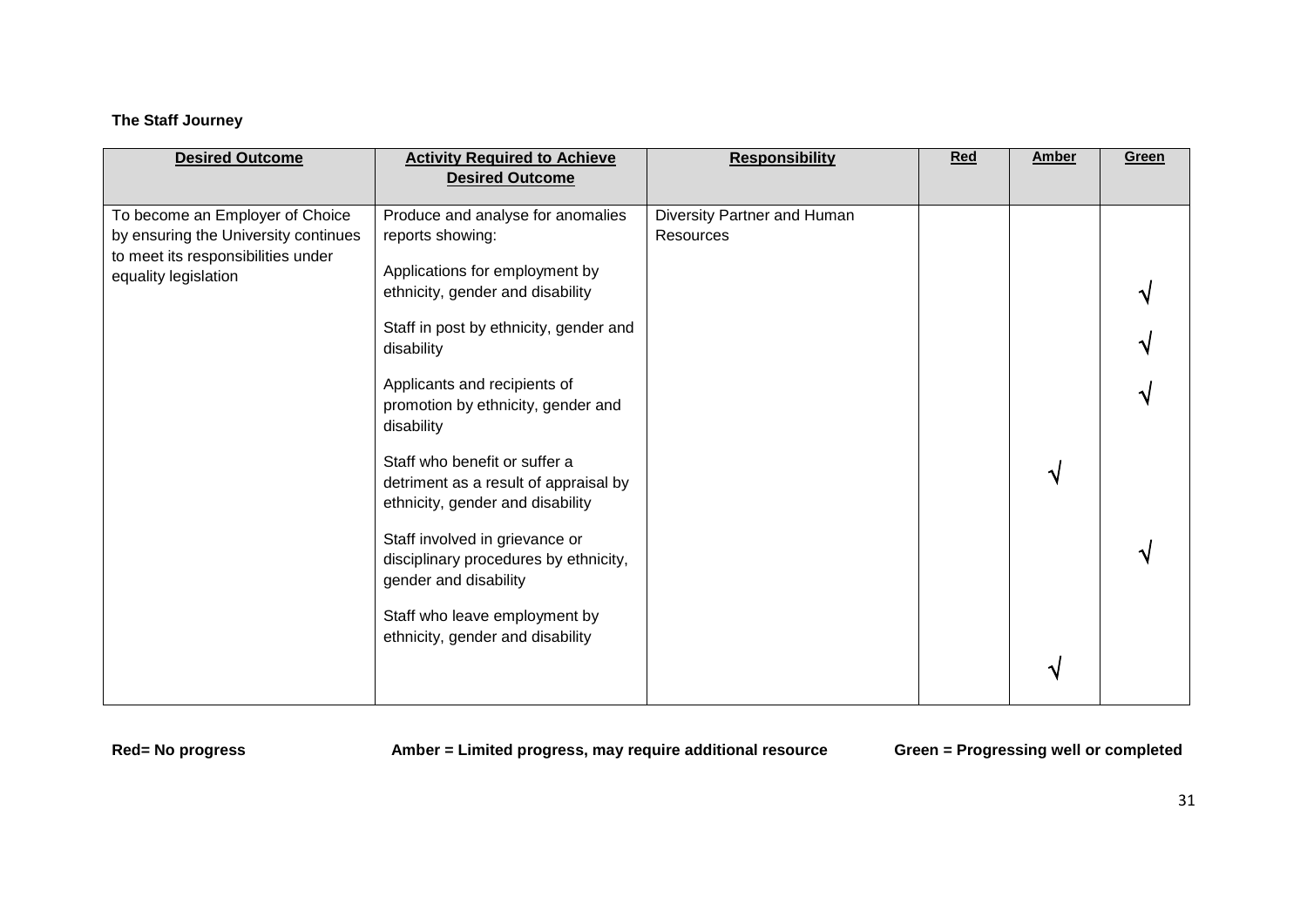| <b>Desired Outcome</b>                                                                                                                                                              | <b>Activity Required to Achieve</b><br><b>Desired Outcome</b>                                                                                                                   | <b>Responsibility</b>                           | <b>Red</b> | <b>Amber</b> | Green |
|-------------------------------------------------------------------------------------------------------------------------------------------------------------------------------------|---------------------------------------------------------------------------------------------------------------------------------------------------------------------------------|-------------------------------------------------|------------|--------------|-------|
| To become an Employer of Choice<br>by ensuring the University can<br>demonstrate that all staff are paid in<br>accordance with the equal pay<br>provisions of the Equality Act 2010 | Completion of the 2010 audit and<br>submission of report to appropriate<br>bodies                                                                                               | Diversity Partner and Human<br><b>Resources</b> |            |              |       |
| An annual 'Staff Diversity' report is<br>produced that shows year-on-year<br>analysis of applications by ethnicity,<br>gender and disability                                        | Report is produced and analysed<br>annually.                                                                                                                                    | <b>Diversity Partner</b>                        |            |              |       |
| The University continues its efforts to<br>increase applications for<br>employment from disabled people in<br>line with its Corporate Plan 2009-12                                  | Applications for employment are<br>analysed and reported to the<br><b>Equality and Diversity Committee</b><br>annually                                                          | <b>Diversity Partner</b>                        |            |              |       |
| The University actively seeks the<br>views of staff in an annual Employee<br><b>Engagement Survey</b>                                                                               | Ensure that an amended question<br>asks staff whether they have<br>suffered bullying or harassment<br>related to a protected characteristic<br>while employed by the University | Director of Human Resources                     |            |              |       |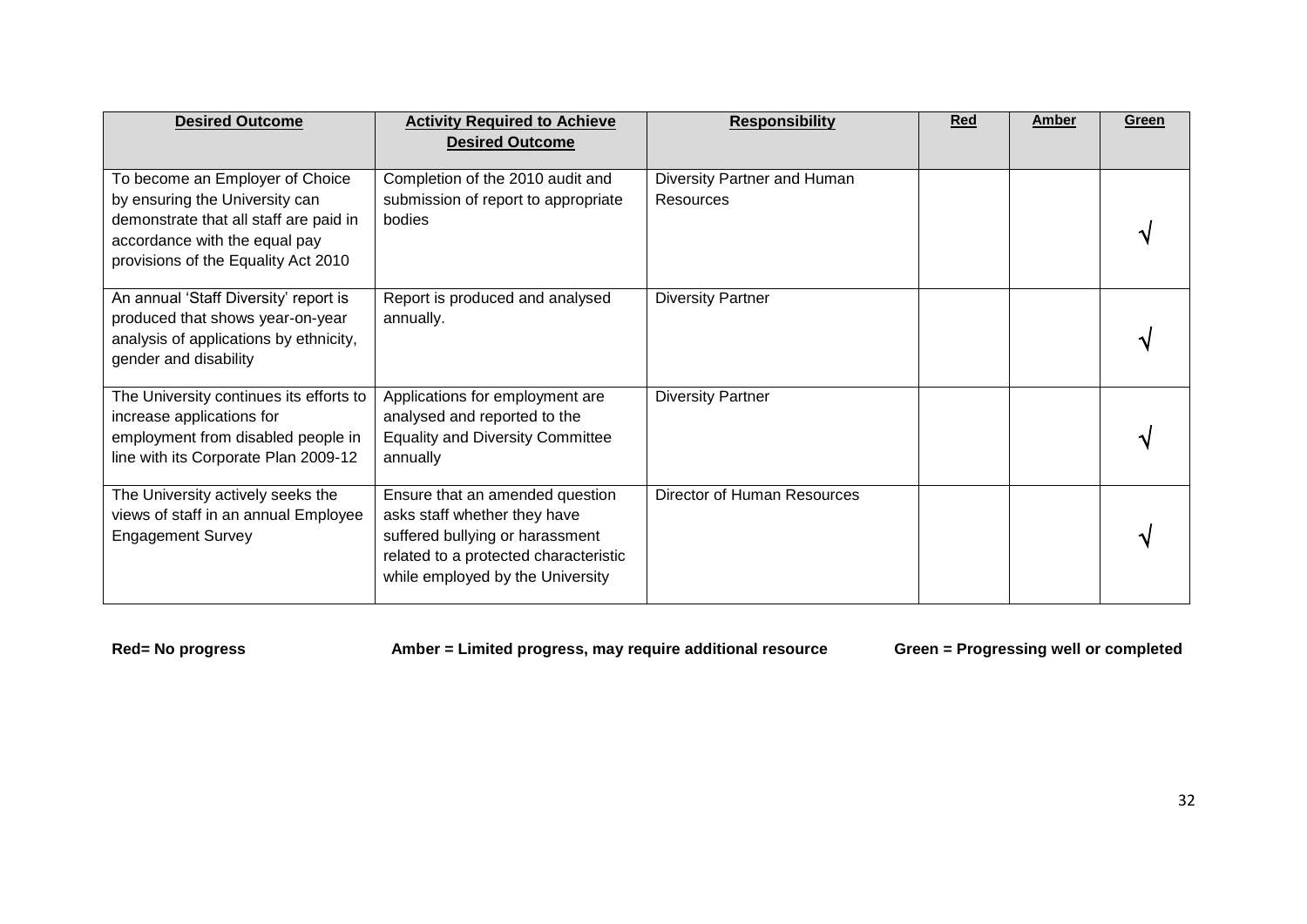| <b>Desired Outcome</b>                                                                                       | <b>Activity Required to Achieve</b><br><b>Desired Outcome</b>                                                                              | <b>Responsibility</b>    | <b>Red</b> | <b>Amber</b> | Green |
|--------------------------------------------------------------------------------------------------------------|--------------------------------------------------------------------------------------------------------------------------------------------|--------------------------|------------|--------------|-------|
| Continue to raise awareness of<br>equality and diversity among staff in<br>collaboration with local partners | All new staff have attended as part<br>of induction and all current staff are<br>strongly encouraged to attend as<br>part of PDR           | <b>Diversity Partner</b> |            |              |       |
|                                                                                                              | Develop a Cultural Awareness<br>workshop as a core element of staff<br>training                                                            | <b>Diversity Partner</b> |            |              |       |
|                                                                                                              | Design and deliver bespoke training<br>to School of Nursing 'Fitness to<br>Practice' recruiting staff                                      | <b>Diversity Partner</b> |            |              |       |
|                                                                                                              | Feasibility of designing and<br>delivering specific areas of diversity<br>is explored and reported to Equality<br>and Diversity Committee. | <b>Diversity Partner</b> |            |              |       |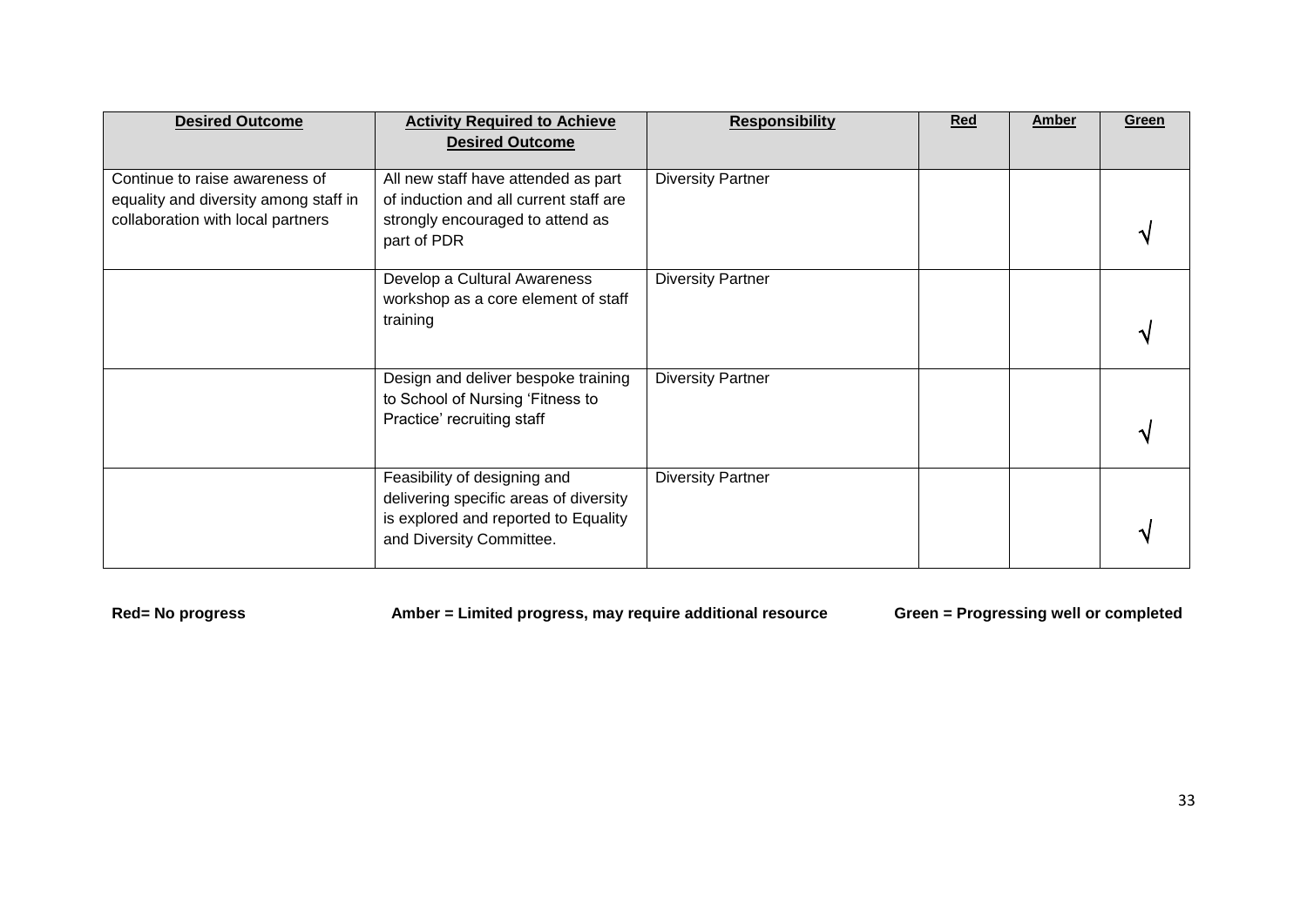| <b>Desired Outcome</b>                                                                                                                            | <b>Activity Required to Achieve</b><br><b>Desired Outcome</b>                               | <b>Responsibility</b>    | <b>Red</b> | <b>Amber</b> | Green |
|---------------------------------------------------------------------------------------------------------------------------------------------------|---------------------------------------------------------------------------------------------|--------------------------|------------|--------------|-------|
| Equip staff with the necessary<br>knowledge to deal with political<br>extremism on campus in a manner<br>free from prejudice and<br>misconception | At least three workshops are<br>delivered in partnership with Lothian<br>and Borders Police | <b>Diversity Partner</b> |            |              |       |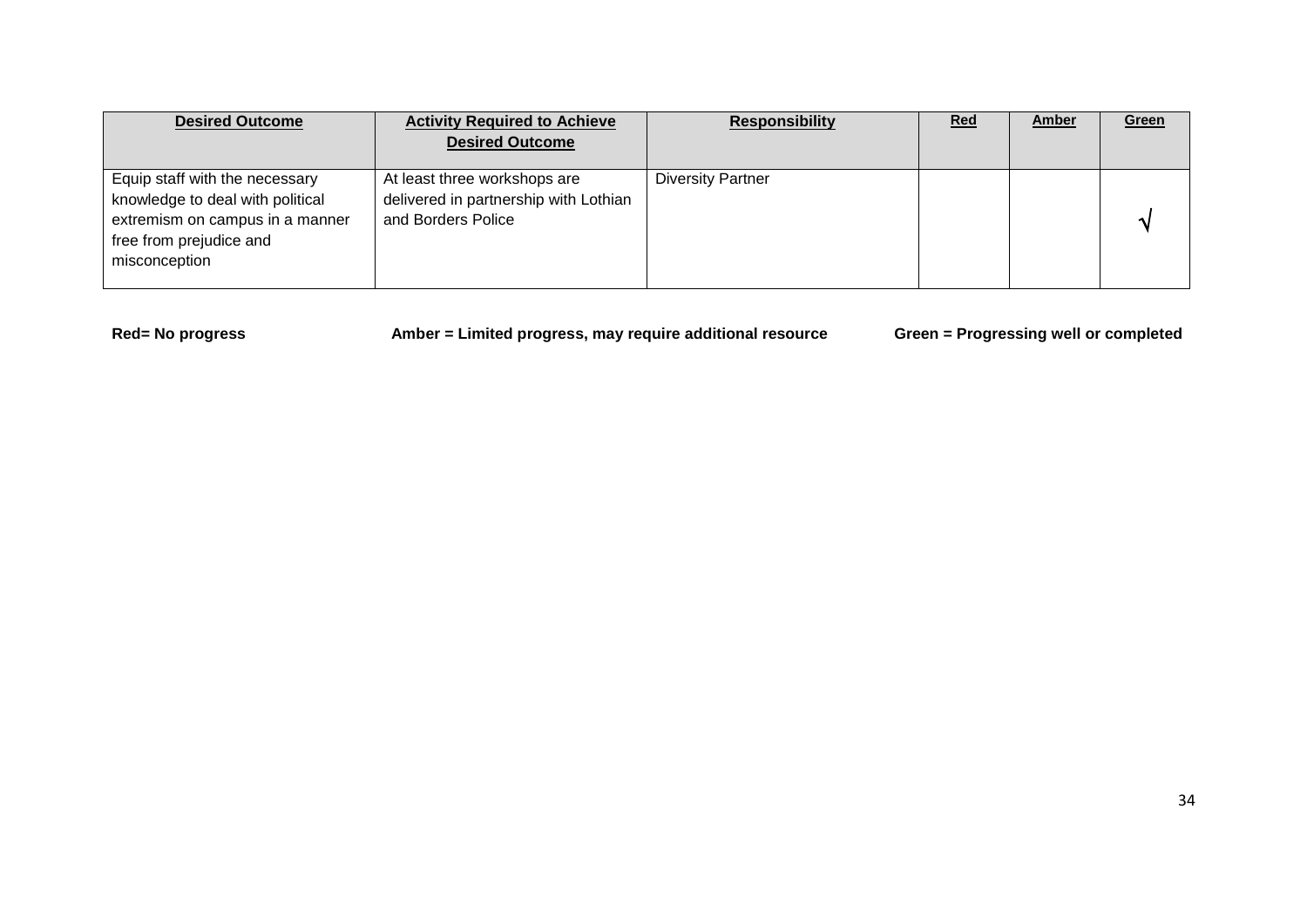### **Service Departments**

| <b>Desired Outcome</b>                                                                                                                                                | <b>Activity Required to Achieve</b><br><b>Desired Outcome</b>                                                                                                                                                                                     | <b>Responsibility</b>                                        | <b>Red</b> | Amber | Green |
|-----------------------------------------------------------------------------------------------------------------------------------------------------------------------|---------------------------------------------------------------------------------------------------------------------------------------------------------------------------------------------------------------------------------------------------|--------------------------------------------------------------|------------|-------|-------|
| The University explicitly<br>communicates to all staff its<br>corporate values through PDRs                                                                           |                                                                                                                                                                                                                                                   | Corporate Learning and<br>Development                        |            |       |       |
| Individuals who disclose an intention<br>to undergo gender reassignment are<br>fully supported through the process                                                    | Produce guidelines outlining the<br>support available for staff and the<br>responsibilities of managers                                                                                                                                           | <b>Diversity Partner</b>                                     |            |       |       |
| The University provides a varied<br>value for money range of food that is<br>of significance at particular times of<br>the year e.g. Eid, Divali and Rosh<br>Hashanah | All Catering Services staff have<br>attended Cultural Awareness<br>workshops so that they are aware of<br>significant festivals and offer food<br>and promote the availability of this in<br>accordance with the requirements of<br>each festival | <b>Catering Services</b>                                     |            |       |       |
| Ensure that all Quiet Rooms are<br>located in accessible parts of<br>campuses                                                                                         |                                                                                                                                                                                                                                                   | Property and Facilities and Student<br>and Academic Services |            |       |       |
| Ensure that ritual ablution facilities<br>are available at each campus and<br>continue to review facilities as<br>projects are developed                              |                                                                                                                                                                                                                                                   | Property and Facilities and Student<br>and Academic Services |            |       |       |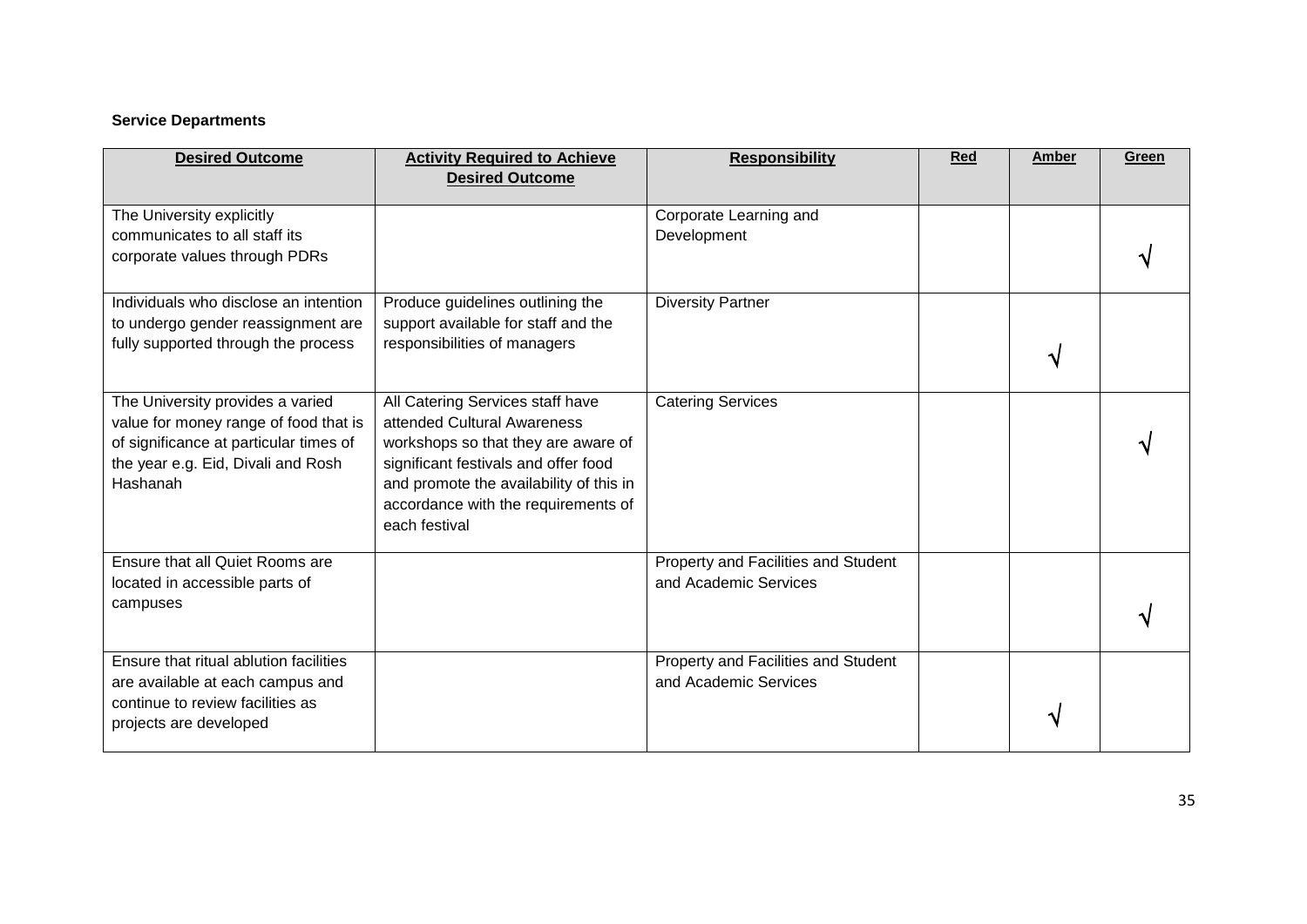| <b>Ensure all Campus Services Staff</b><br>have an appropriate level of<br>knowledge of the University's<br>diverse staff and student body | Ensure that all security staff have<br>Diverse Possibilities and Preventing<br>Extremism on Campus sessions                                                            | <b>Head of Campus Services</b>            |  |
|--------------------------------------------------------------------------------------------------------------------------------------------|------------------------------------------------------------------------------------------------------------------------------------------------------------------------|-------------------------------------------|--|
| Ensure that the University provides<br>the appropriate facilities for pregnant<br>and nursing mothers                                      | Review and update the 'New and<br>Expectant Mothers' guidelines and<br>ensure that suitable facilities are<br>available for new and expectant<br>mothers               | Head of Disability and Inclusion          |  |
| Ensure the University's website is<br>accessible to all                                                                                    | Website conforms to the 'AA'<br>standard set out in the W3C<br>Accessibility guidelines<br>Reduction of the number of options<br>to 9 or less in each navigation layer | Head of Web and Digital<br>Communications |  |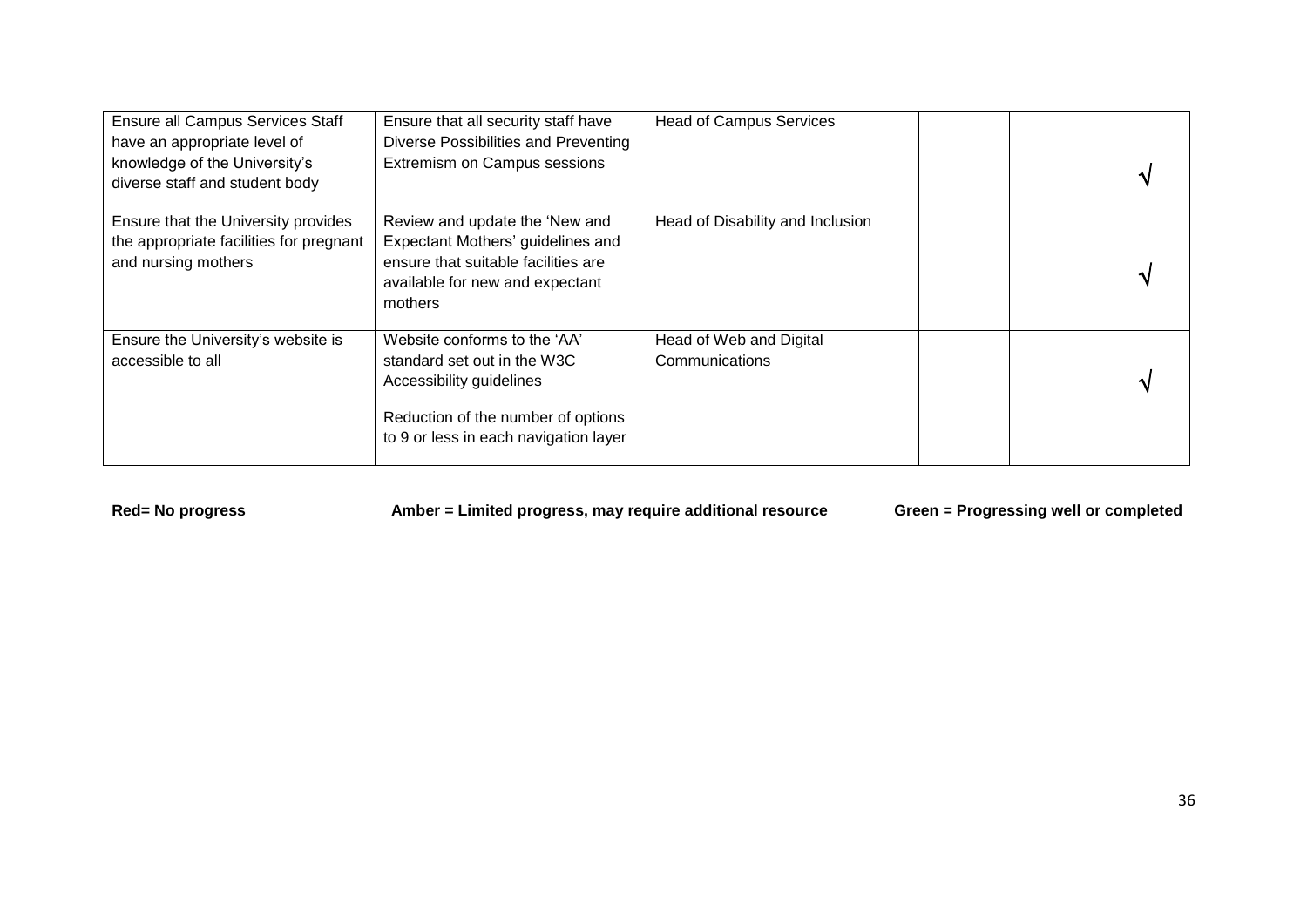#### **Procurement**

| <b>Desired Outcome</b>                                                                                     | <b>Activity Required to Achieve</b><br><b>Desired Outcome</b>                                                                                                | <b>Responsibility</b>            | Red | Amber | Green |
|------------------------------------------------------------------------------------------------------------|--------------------------------------------------------------------------------------------------------------------------------------------------------------|----------------------------------|-----|-------|-------|
| The University complies with its<br>obligations under the procurement<br>elements of the Equality Act 2010 | All contractors continue to be<br>reminded of their obligations and<br>required to provide evidence of<br>compliance with anti-discrimination<br>legislation | <b>Head of Procurement</b>       |     |       |       |
|                                                                                                            | Explore the feasibility of signing-up to<br>the proposed fair procurement<br>equality standard                                                               | <b>Operation Support Manager</b> |     |       |       |
|                                                                                                            | Sign-up to the "Customer Service<br>Excellence" Charter                                                                                                      | <b>Operation Support Manager</b> |     |       |       |
|                                                                                                            | Establish an online Comments,<br><b>Complaints and Suggestions facility</b>                                                                                  | <b>Operation Support Manager</b> |     |       |       |
|                                                                                                            | Ensure relevant staff have attended<br>customer service training e.g.<br>"Dealing with Difficult Situations"                                                 | <b>Operation Support Manager</b> |     |       |       |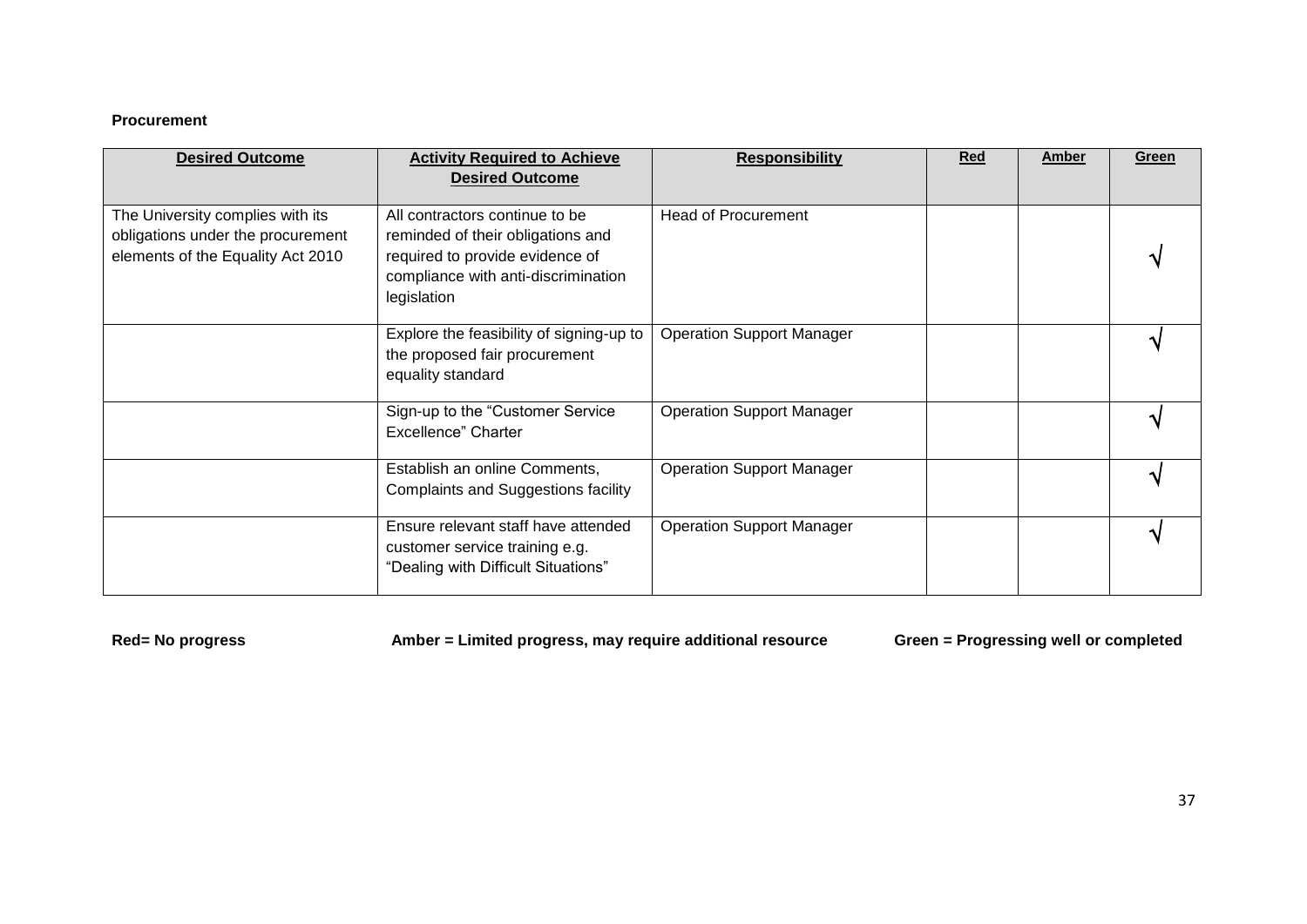#### **Involvement**

| <b>Desired Outcome</b>                                                                                                                              | <b>Activity Required to Achieve</b><br><b>Desired Outcome</b>                                       | <b>Responsibility</b>     | <b>Red</b> | Amber | Green |
|-----------------------------------------------------------------------------------------------------------------------------------------------------|-----------------------------------------------------------------------------------------------------|---------------------------|------------|-------|-------|
| To ensure that an appropriate level<br>of involvement by staff, students and<br>the wider community informs the<br>University's policy and practice | Establish a means for seeking the<br>views of staff and students                                    | <b>Diversity Partner</b>  |            |       |       |
|                                                                                                                                                     | Continue to provide appropriate<br>support for relevant staff/student<br>associations and societies | Vice Principal (Academic) |            |       |       |
| Host an annual Diversity Day that<br>highlights and promotes Edinburgh<br>Napier University's commitment to<br>diversity                            | An annual event is held and has<br>representation from as wide a<br>possible an audience            | <b>Diversity Partner</b>  |            |       |       |